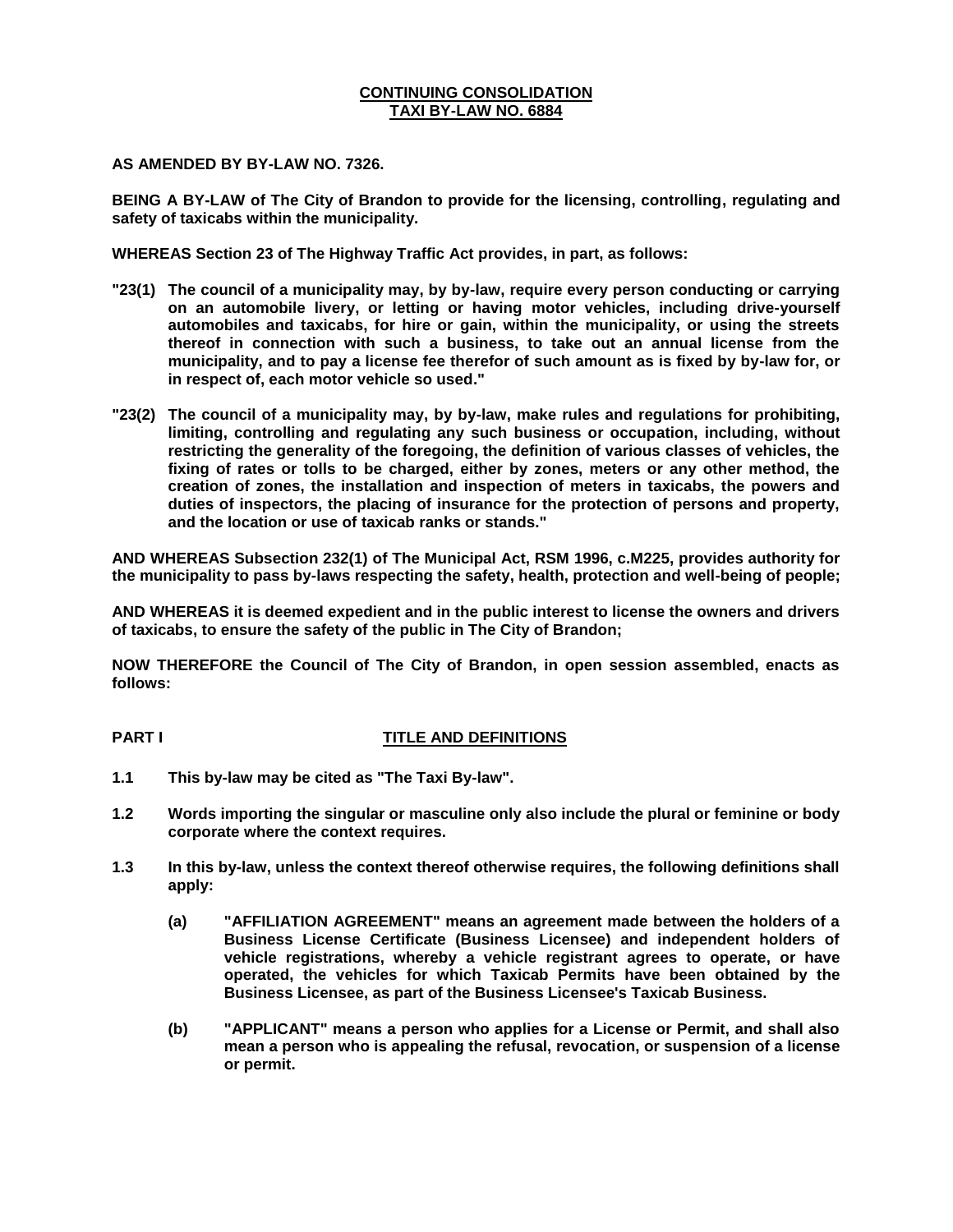- **1.3 (c) "BUS" means any motor vehicle which would qualify as a taxicab with the exception that:**
	- **i) such a vehicle must be designed to carry eleven (11) or more passengers unless otherwise stated; and**
	- **ii) the vehicle is not equipped with a taxi meter, and is not licensed with the City of Brandon as a limousine or handicab vehicle.**
	- **(d) "BUSINESS LICENSE CERTIFICATE" means a certificate issued by the Treasury Department of the City of Brandon, pursuant to the provisions of this by-law, authorizing the person named therein to carry on a taxicab business.**
	- **(e) "BUSINESS LICENSEE" means a person who holds a subsisting Business License Certificate issued to such person by the Treasury Department pursuant to the provisions of this by-law.**
	- **(f) "CHARTER VEHICLE" means a bus, limousine or handicab vehicle.**
	- **(g) "CITY" means the City of Brandon, a municipal corporation in the Province of Manitoba, and where the context so requires means the area contained within the corporate boundaries of the said municipality.**
	- **(h) "CITY COUNCIL" means the Municipal Council of the City of Brandon.**
	- **(i) "COMPENSATION" or "HIRE" means the fare, toll, gain, fee or rate charged, collected, or intended to be charged or collected, from any person for the carriage of a person or persons or property by or in a taxicab and includes remuneration of any kind paid, promised or demanded, direct or indirect, as well as personal services or the sharing of any expense of the operation of, or of work done by or upon a taxicab.**
	- **(j) "CONTRACT" means a pre-arranged written agreement between a business licensee and another person containing information as to the terms of service to be provided as well as the compensation for the service.**
	- **(k) "DEVELOPMENT PERMIT" means a permit issued under the provisions of the City of Brandon Zoning By-law.**
	- **(l) "HANDICAB VEHICLE" means a vehicle that is equipped with a wheelchair ramp or lift and is operated for the transportation of physically disabled persons and their attendants.**
	- **(m) "INTER-LIVERY LICENSE" is a license issued by the Province of Manitoba authorizing the vehicle in question to operate as a taxicab outside the boundaries of any one municipality.**
	- **(n) "LICENSE" means a license granted by the City of Brandon entitling the person to whom it is granted to carry on such activity therein named and includes taxicab and driver's permits issued pursuant to Part III and Part IV of this by-law. The said license shall either be in the form of a written certificate and showing thereon the type of business engaged in, or in the form of a decal on which is inscribed the type of service licensed.**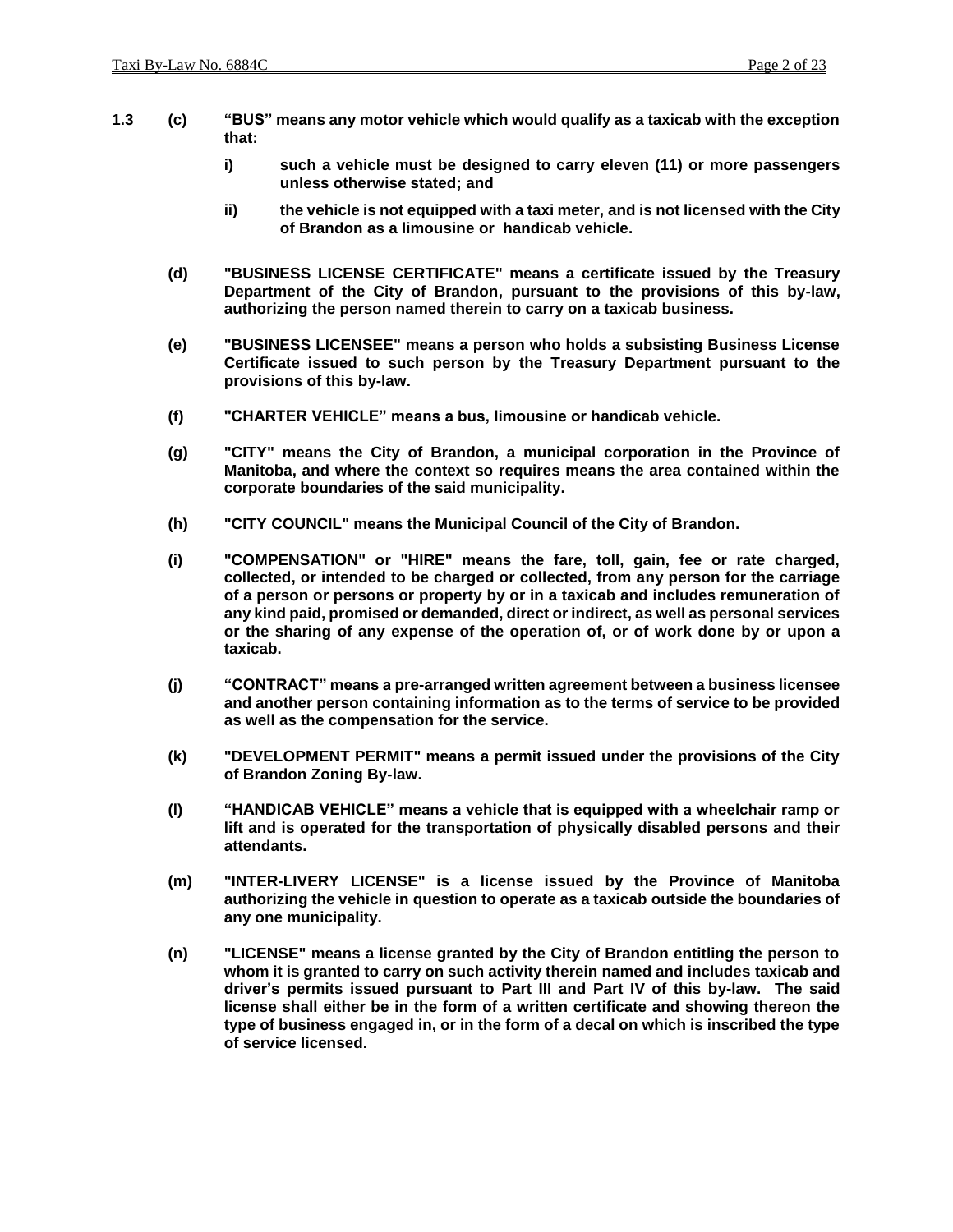- **1.3 (o) "LIMOUSINE" means any luxury motor vehicle:**
	- **(i) excepting vehicles registered with the City of Brandon as limousines at date of passage of this by-law, with seating capacity of seven persons or more, which would otherwise qualify as a taxicab, or bus with the exception that the vehicle has an extended wheel base, and**
	- **(ii) is unmarked and not equipped with taxicab signage, and is not equipped with a taxi meter or rate card.**

**This by-law shall not apply to the operation of limousines ancillary to other businesses where such limousines are not offered to the public for rental purposes other than for the transportation of persons required for the primary business.**

- **(p) "PEACE OFFICER" means a member of the Brandon Police Service, including Bylaw Enforcement Officers.**
- **(q) "PERSON" means a natural person or a body corporate and includes a partnership, a group of persons acting in concert, or an association, unless the context explicitly or by necessary implication otherwise requires.**
- **(r) "PHYSICALLY DISABLED PERSON" means an individual who by reason of illness, injury, age, congenital malfunctions or other permanent or temporary incapacity or disability, is unable, without special facility or special planning or design, to utilize available transportation facilities.**
- **(s) "POLICE CHIEF" means the Chief of Police of the Brandon Police Service and includes any person designated by the Chief of Police to perform his duties with respect to this By-law.**
- **(t) "TAXICAB" means a motor vehicle, with a minimum of four doors, equipped with a taxi meter for the purpose of transporting persons for compensation and includes charter vehicles unless otherwise exempted but, does not include:**
	- **(1) a public service vehicle;**
	- **(2) a trolley bus or passenger carrying motor vehicle of a public transportation system operating in the streets of the City;**
	- **(3) a school bus;**
	- **(4) an ambulance;**
	- **(5) a hearse;**
	- **(6) a motor vehicle exempt under the provisions of this by-law;**
	- **(7) any motor vehicle owned and/or operated by a hotel or motel business in the City providing direct customer service without charge to or from the Brandon Municipal Airport;**
	- **(8) any vehicle owned and/or operated by an individual for the purpose of providing a passenger shuttle service shall be exempt from this by-law provided that such exemption is conditional on the owner/operator not transporting for compensation or hire any passenger from one point to another within the corporate limits of Brandon and that failure to comply with such condition shall cause the owner to be in violation of the provisions of this by-law.**
	- **(9) any vehicle operated ancillary to other businesses where such vehicles are not offered to the public for compensation or hire other than for the transportation of persons required for the primary business.**
- **(u) "TAXICAB DRIVER" means any person who is required to be licensed pursuant to this by-law to drive vehicles licensed under the provisions of this by-law.**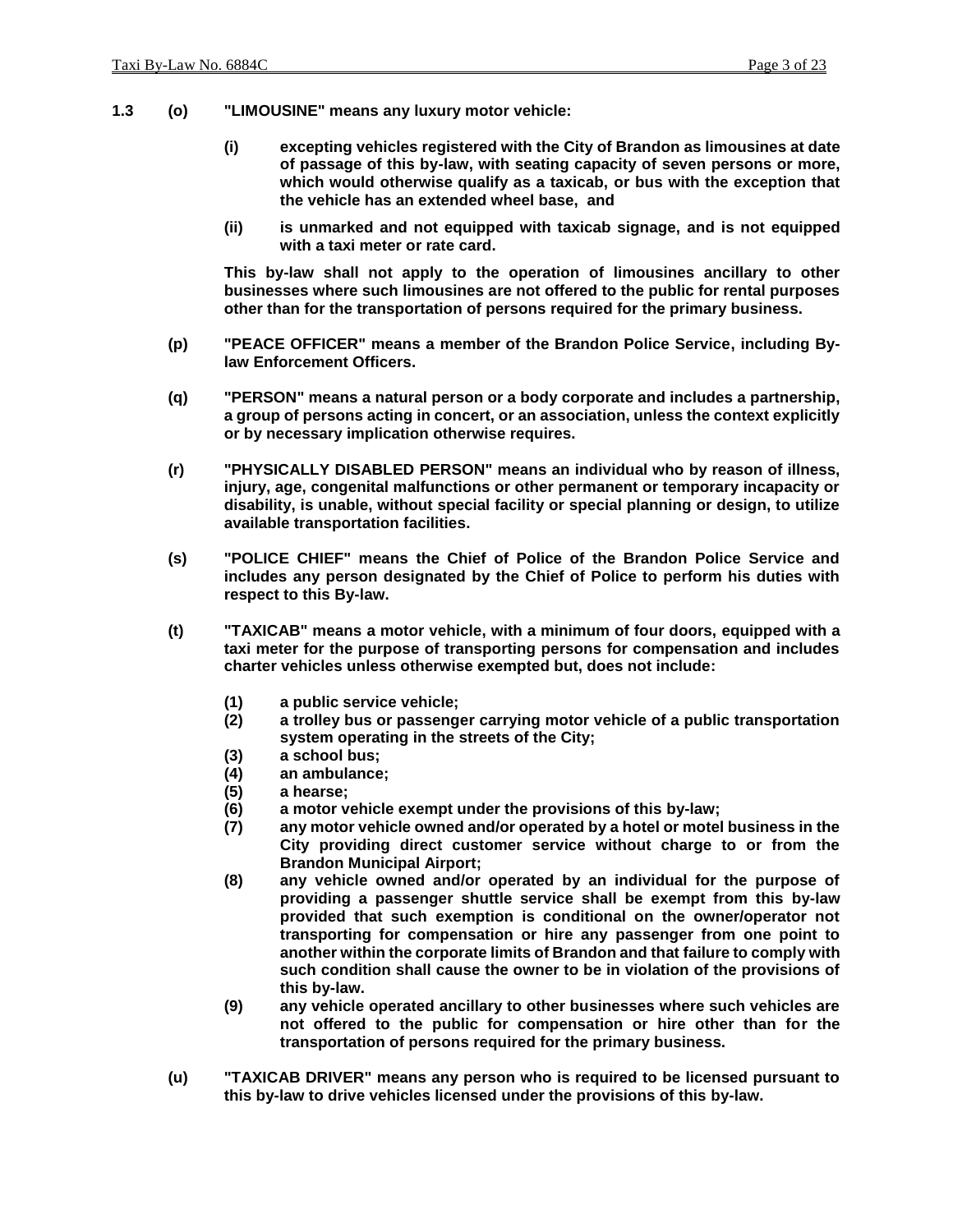- **1.3 (v) "TAXI DRIVER'S PERMIT" means the permit issued by the Treasury Department, pursuant to the provisions of this by-law, authorizing the person named therein to drive vehicles licensed under the provisions of this by-law.**
	- **(w) "TAXICAB PERMIT DECAL" means the permit decal issued annually or seasonally by the Treasury Department, pursuant to the provisions of this by-law, for attachment to the vehicle licensed under the provisions of this by-law.**
	- **(x) "VEHICLE REGISTRANT" means the person to which a vehicle is legally registered with the Province of Manitoba Driver and Vehicle Licensing Office.**

#### **PART II LICENSING OF TAXICAB BUSINESSES**

- **2.1 Any business with its office located in another municipality that operates taxicabs pursuant to a Provincial inter-livery license and delivers passengers to or from a municipality other than the City of Brandon shall not be subject to this part of the by-law.**
- **2.2 Any person who owns, operates or otherwise engages in the operation of taxicabs in the City, other than by affiliation with an existing business licensee, shall be required for such purpose, to be the holder of a valid and subsisting Business License Certificate for such purpose, issued by the Treasury Department and to pay the fee specified in the City's annual Fee Schedule By-law. A Business License Certificate shall be valid only for the calendar year for which it is issued.**
- **2.3 Any Business License Certificate issued under the provisions of this by-law shall be issued in lieu of a license issued under the City's Business Licensing By-law and the holder of such license shall be subject to all other provisions set out in the City Business Licensing Bylaw.**
- **2.4 Compliance with the provisions of this by-law does not negate the requirement to comply with the provisions of other City by-laws including but not restricted to, the Business Licensing By-law and Zoning By-law.**
- **2.5 Any person desiring to obtain a Business License Certificate, or to renew such certificate, to operate a taxicab business in the City shall apply in writing on a form to be supplied by the Treasury Department and attached hereto as Schedule "D".**
- **2.6 A Business License Certificate shall only be issued to or renewed for a person who:**
	- **(a) excepting businesses that operate charter vehicles only, is the holder of sufficient taxicab vehicle permits so that there are at least three (3) duly licensed metered taxicab motor vehicles for use in the operation of the taxicab business;**
	- **(b) establishes a taxi business office located in the City of Brandon, in compliance with the City's Zoning By-law, for the operation of the said taxicab business. Consideration will be given to businesses that operate charter vehicles only wishing to establish their business office outside of the City;**
	- **(c) has provided a list of the motor vehicles which will be used in the operation of the taxicab business in accordance with Schedule D of this by-law to the Treasury Department as soon as possible after each vehicle has been licensed with the Province of Manitoba Driver and Vehicle Licensing;**
	- **(d) has been recommended by the Brandon Police Service and the Planning and Building Department; and**
	- **(e) has no outstanding municipal fines or debt, other than property taxes and/or utilities, related to any part of their business whether directly or by affiliation.**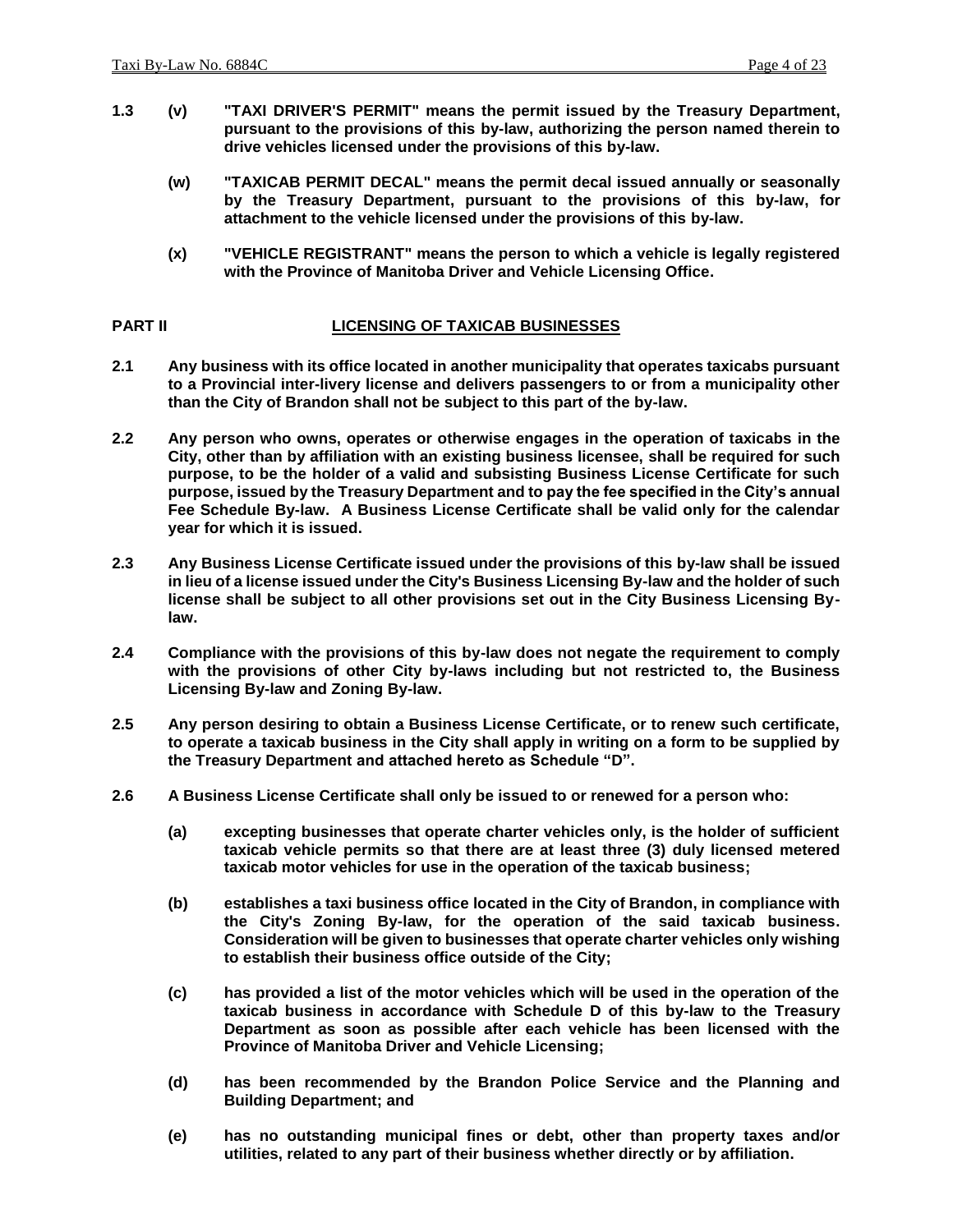- **2.7 In the event that a Business License Certificate is issued to a person, and during the currency thereof the person ceases to qualify for such certificate under Section 2.6 of this Part, then the Business License Certificate is automatically cancelled.**
- **2.8 If a business licensee ceases to be the holder of a valid and subsisting Business License Certificate, then such licensee shall immediately cease to operate the taxicab business, and all permits related to that business licensee will be cancelled in accordance with Section 2.18 of this by-law.**
- **2.9 A Business License Certificate issued in accordance with the provisions of this Part shall be a valid license only for the person therein named, and any transfer of ownership shall invalidate the Business License Certificate.**
- **2.10 Where a business licensee named in the Business License Certificate changes the trade name of the business, sells or otherwise assigns the taxicab business or becomes disposed of it by bankruptcy or operation of law, or sells or otherwise assigns any interest in the taxicab business specified in the business license other than as security for a loan, then the business licensee shall within seven (7) days notify the Treasury Department of such occurrence.**
- **2.11 A business licensee shall have available for inspection, either by the Treasury Department or by a Peace Officer, an up-to-date list of drivers with associated addresses.**
- **2.12 A business licensee shall provide to the Treasury Department an annual listing of the motor vehicles which will be used in the operation of the taxicab business, and shall also inform The Treasury Department of any deletions to the listing within three (3) days of any such occurrence.**
- **2.13 A business licensee shall not change the fixed location of its business office without first having obtained any required permit, memorandum or other authority in accordance with the City's Zoning By-law. A copy of such authority shall be filed with the Treasury Department within seven (7) days of its issuance.**
- **2.14 A business licensee shall ensure that at all times any affiliated drivers have a valid Province of Manitoba Class 4 license, are duly permitted by the City of Brandon, and are at all times fit to drive a public conveyance.**
- **2.15 A business licensee shall maintain at all times a listing of valid registrations for all affiliated vehicles and shall ensure that only vehicles with valid registrations and those that are duly licensed by the City of Brandon are used in the taxi business operations.**
- **2.16 A business licensee shall ensure all affiliated vehicles are inspected in accordance with Part V of this by-law. If a vehicle is not presented for inspection said vehicle will be suspended until such time as the business licensee provides to the Treasury Department an approved Certificate of Inspection that is dated no more than fifteen (15) days prior to presentation to the Treasury Department and the business licensee may be guilty of an offence.**
- **2.17 Upon the termination of affiliation with a vehicle registrant, the business licensee shall cause the license decal and equipment (including taxi meter, lights, signs, etc.) to be immediately removed from the vehicle. Proof of such removal shall be provided by the business licensee to the Treasury Department within seven (7) days following such termination of affiliation.**
- **2.18 A business licensee, shall provide seven (7) days a week, a twenty-four (24) hour per day service to the residents of the City directly, or by arrangement with another licensed taxicab business in the City, excepting businesses that are operating charter vehicles only.**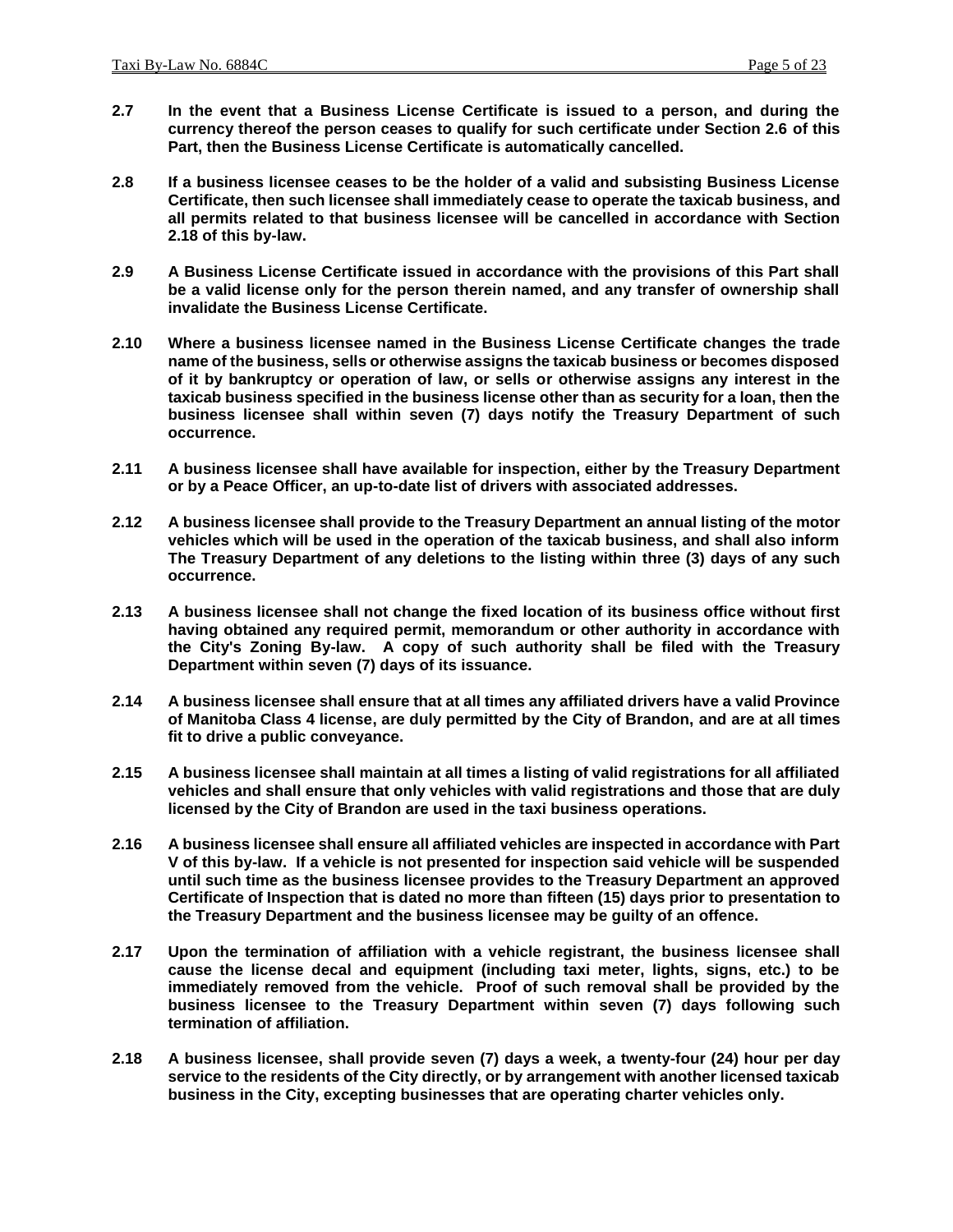#### **PART III LICENSING OF VEHICLES**

- **3.1 A business licensee shall allow a person to operate a motor vehicle as a taxicab only when:**
	- **(a) a taxicab permit decal has been issued for and affixed to such motor vehicle and the vehicle is not currently suspended or cancelled;**
	- **(b) two (2) stickers ("IMPORTANT PUBLIC NOTICE") in the prescribed form attached hereto as Schedule "A" to this by-law, have been affixed to the inside of the licensed vehicle by the Treasury Department so as to be readily visible to all passengers with the exception of charter vehicles; and**
	- **(c) the fee specified in the City's annual Fee Schedule By-law has been paid to the City.**
- **3.2 Annual taxicab vehicle permits shall take effect from the date of issue by the Treasury Department, and shall remain in force and effect until the last day of February following, unless the same has been forfeited, cancelled or suspended.**
- **3.3 Taxicab vehicle permits may be issued on or after the 1st day of September of each year at a reduced fee as specified in the City's annual Fee Schedule By-law. Such permits shall take effect from the date of issue and shall remain in force and effect until the last day of February following, unless the same has been forfeited, cancelled or suspended.**
- **3.4 Any business licensee desiring to obtain or renew a taxicab permit to operate a motor vehicle as a taxicab in the City shall apply in person to the Treasury Department.**
- **3.5 A taxicab permit decal shall only be affixed to a motor vehicle when the applicant for such license is a business licensee and:**
	- **(a) has acquired the right to use the vehicle pursuant to any written agreement with the vehicle registrant, and furnishes proof thereof whereby monthly registration renewals shall be subject to an additional fee of \$5 per month in 2008 and as specified in the City's annual Fee Schedule By-law thereafter;**
	- **(b) produces a Certificate of Inspection for such vehicle in accordance with the provisions of Section 5.8 of this by-law, and such report shall be in the prescribed form supplied by the Province of Manitoba Driver and Vehicle Licensing Office;**
	- **(c) by appointment only, causes to be produced for inspection by the Treasury Department and the Brandon Police Service, the motor vehicle proposed to be licensed for use as a taxicab which is safe, fit and useable as a taxicab and, excepting charter vehicles, is equipped with:**
		- **i) a vehicle roof light displaying the word "Taxi" and/or the name of the taxi business to which it is to be affiliated appearing on both sides of the light;**
		- **ii) the name or logo of the taxi business with which it is to be affiliated, painted or affixed by decal on both the left and right sides of the vehicle; and**
		- **iii) a taxi meter which is easily read at all times;**
	- **(d) provides proof of taxi classification motor vehicle insurance which includes public liability coverage (passenger hazard to be included) in the minimum amount of \$2,000,000 and property damage coverage in the minimum amount of \$50,000;**
	- **(e) has paid a license fee specified in the City's annual Fee Schedule By-law; and**
	- **(f) if there are no related municipal fines attached to that vehicle.**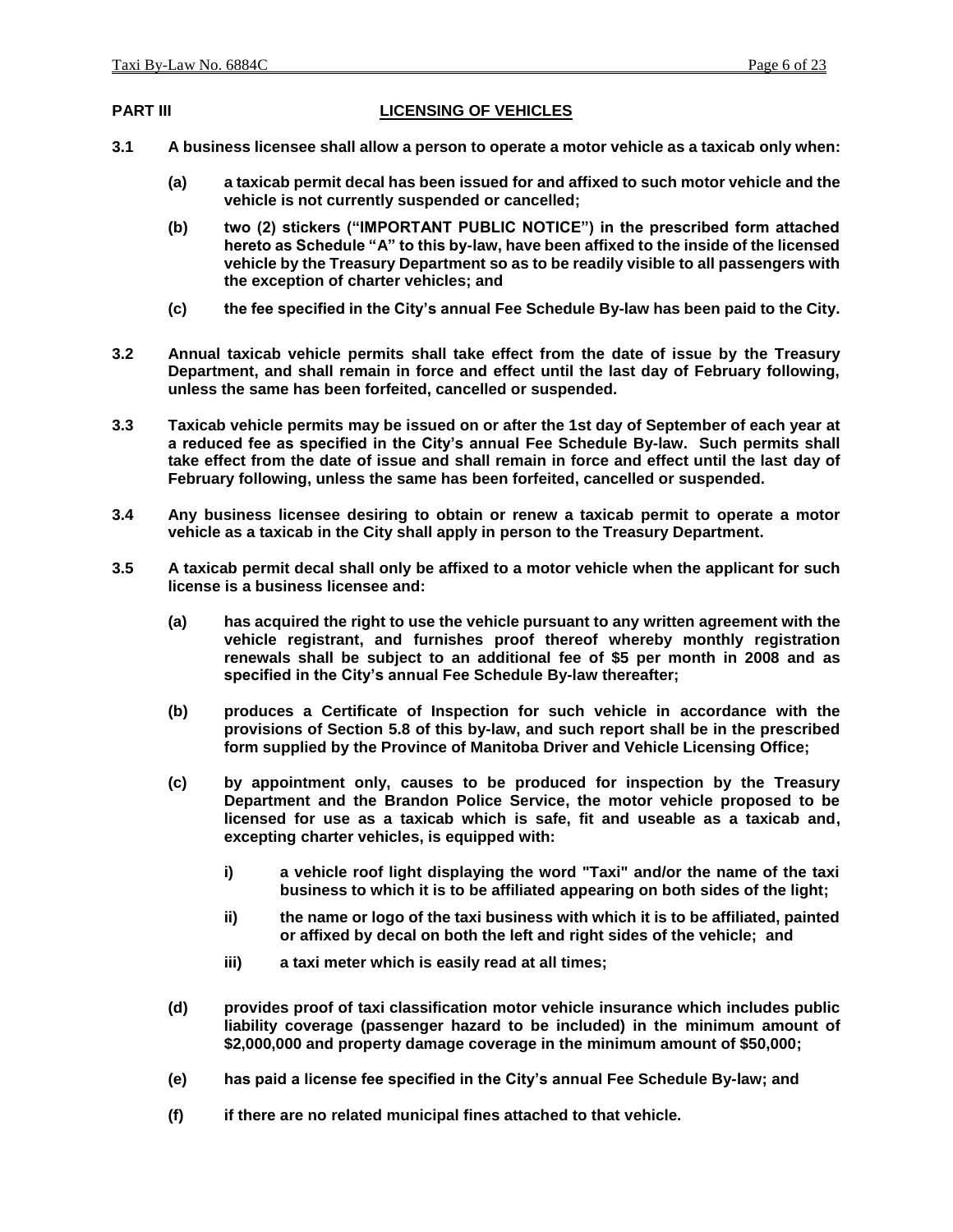- **3.6 A missed initial appointment or any late arrivals for the motor vehicle inspection required in sub-section 3.5(c) shall be subject to a fee as specified in the City's annual Fee Schedule By-law;**
- **3.7 Prior to the issuance of a taxicab permit decal, the Treasury Department shall assign a specified identification number to the vehicle, and the business licensee shall cause to have such number painted or affixed, in a size no less than four (4) inches high and in a black or white colour which contrasts clearly with the background colour of the vehicle, to such vehicle upon inspection referred to in Section 3.5 (c):**
	- **(a) on the right and left front fenders; and**
	- **(b) upon the rear of the vehicle above the bumper, at a location to be clearly visible.**
- **3.8 Notwithstanding any other provision of this by-law, and with particular reference to Section 2.18 of Part II, any change in the ownership of a taxicab shall require the business licensee to obtain a new permit if there has been a total change in ownership, and a revised permit if there has been a partial change in ownership. The business licensee shall immediately report to the Treasury Department any change in ownership along with any additional information as may be required by the Treasury Department.**
- **3.9 A taxicab permit that is issued in accordance with the provisions of this Part shall be valid only for so long as the business licensee complies with the provisions of Subsection 3.5 (a) above, specifically only provided the vehicle registration and permission to use the vehicle has not expired.**
- **3.10 A taxicab permit shall be the property of the City and where a business licensee, named in the vehicle permit issued by the City, breaks affiliation with the vehicle registrant, sells or leases or otherwise assigns his or her interest in the taxicab vehicle, including by bankruptcy or operation of law, other than as security for a loan, without notifying the Treasury Department within seven (7) days, the said taxicab permit issued for the vehicle shall be considered void.**
- **3.11 Should a business licensee desire to substitute another motor vehicle for any taxicab for which a permit has been issued, the said licensee shall deliver to the Treasury Department proof that the permit decal issued for such taxicab has been removed from the vehicle, and where the Treasury Department is satisfied that the motor vehicle proposed to be substituted is in compliance with the provisions of Section 3.5 of this by-law, a new permit decal shall be issued to the licensee.**
- **3.12 Effective March 1, 2008 and continuing until February 28, 2010 in each year, an age restriction not to exceed 12 vehicle model years shall be placed on all vehicles used in conjunction with the taxi industry with the exception of chartered vehicles.**
- **3.13 Beginning March 1, 2010 and effective March 1st in each year thereafter, an age restriction not to exceed 10 vehicle model years shall be placed on all vehicles used in conjunction with the taxi industry with the exception of chartered vehicles. All vehicle additions or replacements will be required to meet the 10 year age restriction excepting vehicles already permitted under 3.12 of this by-law. Vehicles already permitted under 3.12 of this by-law are subject to a 12 year age restriction.**
- **3.14 Notwithstanding Sections 3.12 and 3.13 above, effective March 1, 2022 and continuing until February 28, 2023, the age restriction not to exceed ten (10) vehicle model years placed on all vehicles used in conjunction with the taxi industry shall be suspended. [EN. B/L 7326]**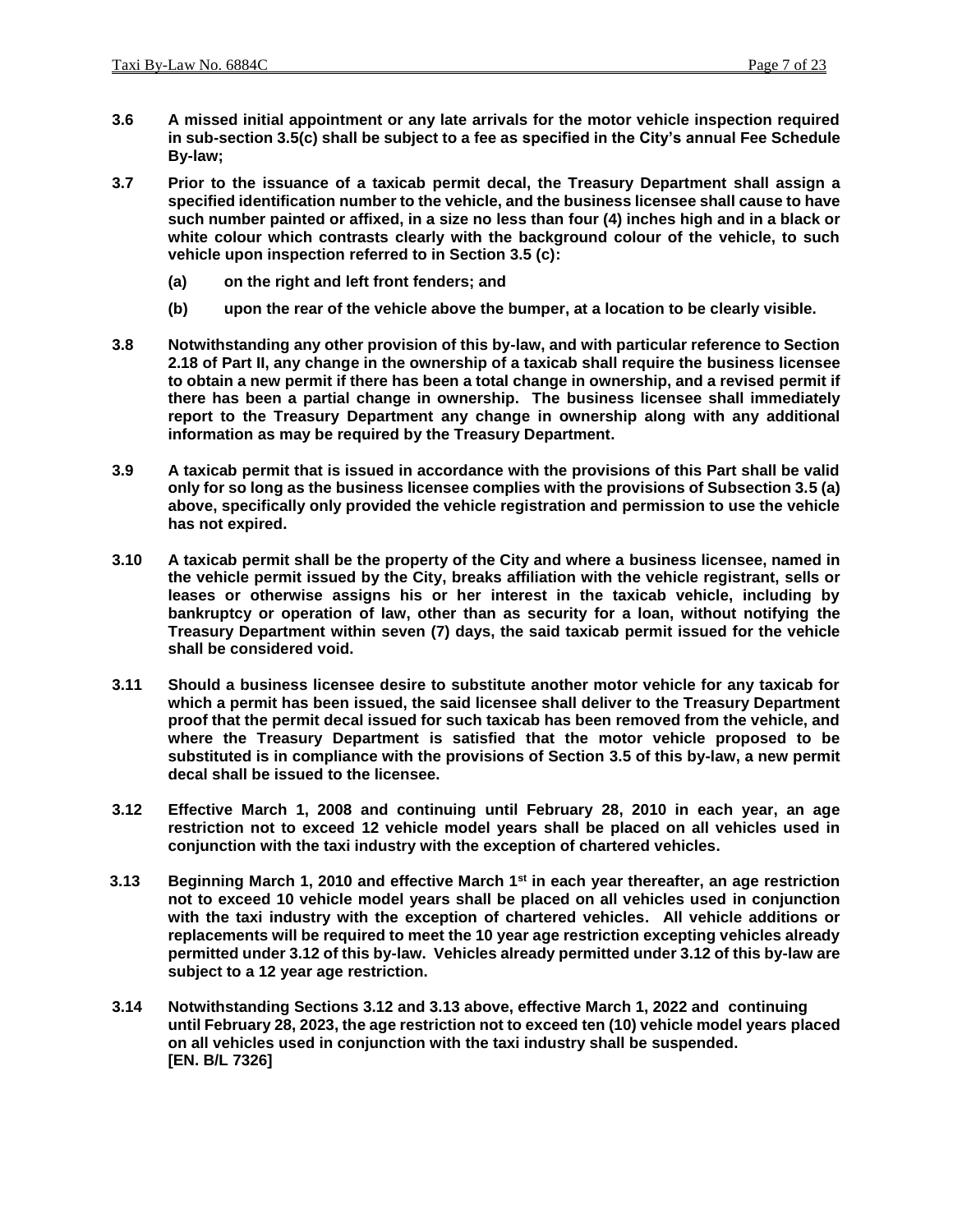#### **PART IV LICENSING OF TAXICAB DRIVERS**

- **4.1 A business licensee shall obtain for each affiliated driver a valid Taxi Driver's Permit issued by the Treasury Department prior to allowing any person to drive or operate a taxicab from point of origin to point of destination within the City. Further, the business licensee shall obtain for each affiliated driver a valid Taxi Driver's Permit issued by the Treasury Department prior to allowing any person to drive or operate any taxicab duly permitted pursuant to Part III of this by-law regardless of its point of origin or point of destination.**
- **4.2 A City of Brandon Taxi Driver Permit shall take effect from the date of issue and shall remain in force and effect until the last day of August following, unless the same has been forfeited, suspended or cancelled.**
- **4.3 Notwithstanding Section 4.1 hereof, a mechanic or any person in his employment may drive a taxicab while engaged in repairs or routine maintenance or inspection of the taxicab without holding a current Taxicab Driver's Permit.**
- **4.4 Notwithstanding Section 4.1 hereof, a person may drive a taxicab to any inspection of the taxicab scheduled by the City without holding a current Taxicab Driver's Permit provided that person holds a Provincial Driver's License that is, at minimum, Class 4.**
- **4.5 Any business licensee desiring to obtain or renew a Taxi Driver's Permit, shall apply in writing on a form as set out in Schedule "B" hereto and supplied by the Treasury Department.**
- **4.6 An application for a Taxi Driver's permit, or renewal of such permit, shall include a signed release authorizing the Brandon Police Service to conduct periodic investigations of the driver for any convictions under statutes from any jurisdictions, and to release to the City any such records should an appeal hearing be necessary. The City will conduct such periodic investigations every three (3) years or more frequently if deemed necessary.**
- **4.7 An application for a Taxi Driver's permit, or renewal of such permit, shall include one copy of a Driver's Abstract obtained from the Driver and Vehicle Licensing Branch of the Manitoba Department of Infrastructure and Transportation as well as one copy of Driver's Abstracts from any other jurisdiction(s) so as to provide a five year driving record that is dated no more than two (2) weeks prior to the date of application. Exceptions will be made where the driver does not have a five year driving history.**
- **4.8 A Taxi Driver's permit shall only be issued or renewed for a person who:**
	- **(a) has included in his or her application the signatures of the business licensee with whom the driver will be employed by and/or affiliated with as a taxi driver;**
	- **(b) pays the required fee as set out in the City's annual Fee Schedule By-law;**
	- **(c) produces for inspection a Provincial Driver's License issued under the provisions of The Drivers and Vehicles Act of Manitoba, and such license shall be of a minimum Class 4;**
	- **(d) provides two (2) passport photos that are dated no more than two weeks prior to the application;**
	- **(e) has no outstanding debts to the City other than property taxes and/or utilities; and**
	- **(f) is legally entitled to work in Canada.**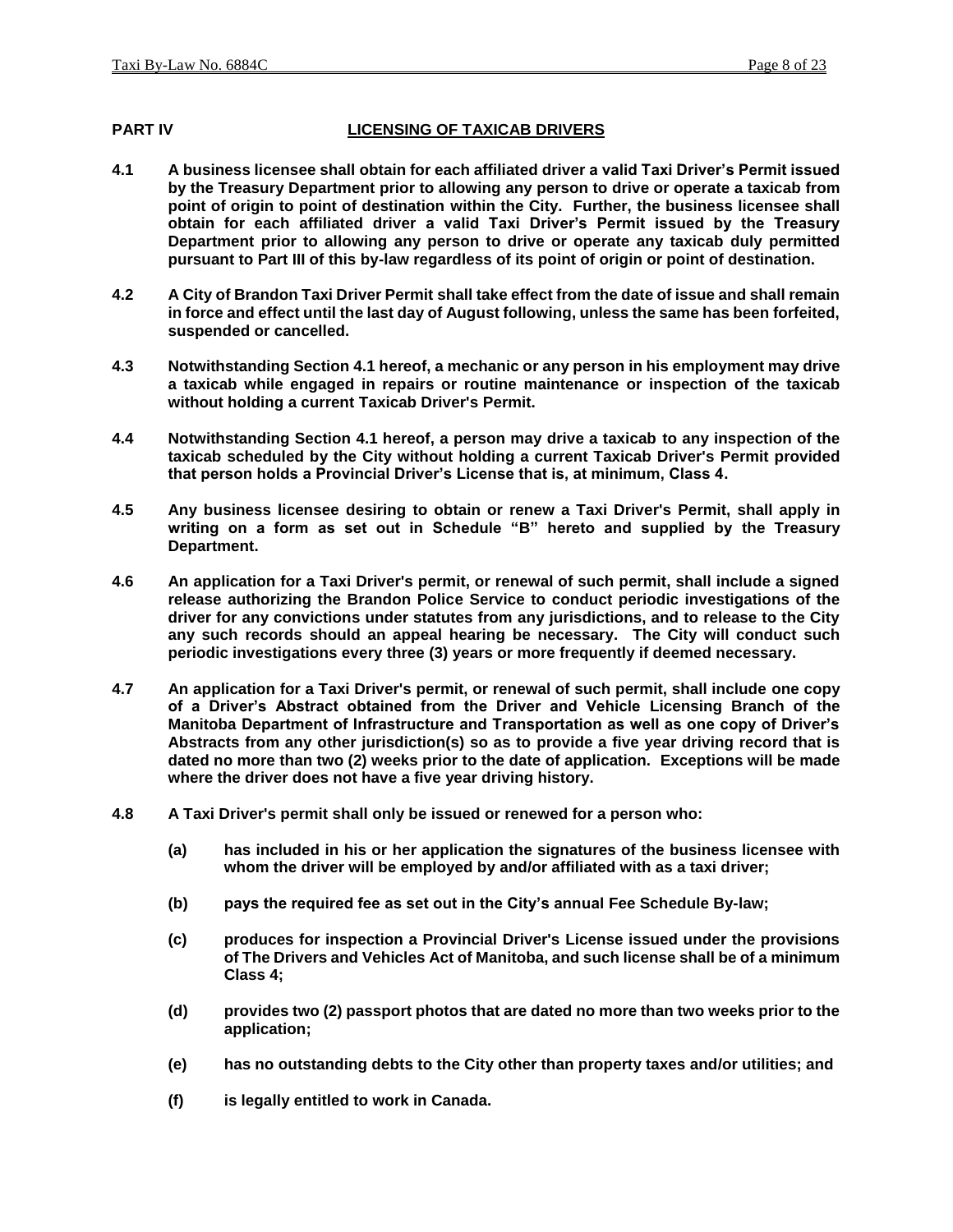- **4.9 Upon receipt of an application for a Taxi Driver's Permit, the Treasury Department shall refer the application to the Chief of Police, who after conducting an investigation shall recommend the issuance of a Taxi Driver's Permit pursuant to the application for the Taxi Driver's Permit or alternatively, not recommend the issuance of same where, in the opinion of the Chief of Police, to do so would be contrary to the public interest. No permit shall be issued prior to the recommendation of the Chief of Police. The Treasury Department may, on renewal applications for Taxi Driver's Permits, waive the requirements for obtaining a recommendation from the Chief of Police for a period of up to a maximum of three (3) years from the initial application or the date of the most recent criminal record check per Section 4.6 of this by-law.**
- **4.10 No permit shall be issued for any person who,** 
	- **(a) within a ten (10) year period immediately preceding the date of application, has been convicted of any of the following offences contrary to The Criminal Code of Canada, The Controlled Drugs and Substances Act, or otherwise, or of similar offences from any other jurisdiction:**
		- **i) a sexual offence or offence relating to corrupt public morals;**
		- **ii) an offence relating to criminal negligence, homicide, bodily harm, assault, kidnapping or abduction; or**
		- **iii) an offence relating to robbery or extortion;**
		- **iv) driving while over .08 blood alcohol level, impaired driving or refusal to provide a breath or blood sample;**
		- **v) trafficking, possession for the purpose of trafficking, or cultivation of a controlled substance;**
		- **vi) dangerous driving;**
	- **(b) within a five (5) year period immediately preceding the date of application, has been convicted of careless driving pursuant to The Highway Traffic Act;**
	- **(c) within a two (2) year period immediately preceding the date of application, has been convicted of any offence contrary to the Criminal Code of Canada, the Controlled Drugs and Substances Act, the Food and Drug Act, or any similar acts of any other jurisdiction;**
	- **(d) has been convicted of a total of three (3) offences under The Highway Traffic Act, The Drivers and Vehicles Act, or any similar acts of any other jurisdiction within a two (2) year period immediately preceding the date of application.**
- **4.11 A permit shall not be issued where the character or conduct of the taxicab driver is such that he or she is unfit to drive a public conveyance.**

#### **PART V GENERAL OPERATING PROVISIONS FOR TAXICABS**

- **5.1 A business licensee shall only allow duly permitted drivers under the authority of Part IV of this by-law to operate a taxicab vehicle from point of origin to point of destination within the City. Further, a business licensee shall only allow duly permitted drivers under the authority of Part IV of this by-law to drive or operate any taxicab duly permitted pursuant to Part III of this by-law regardless of its point of origin or point of destination.**
- **5.2 A business licensee shall only permit the operation within the City of those taxicabs that are duly permitted under the authority of Part III of this by-law.**
- **5.3 Dispatch operations may be carried out in a vehicle using hands free cellular technology, or other similar technology in a manner that is consistent with the safety of passengers and the public.**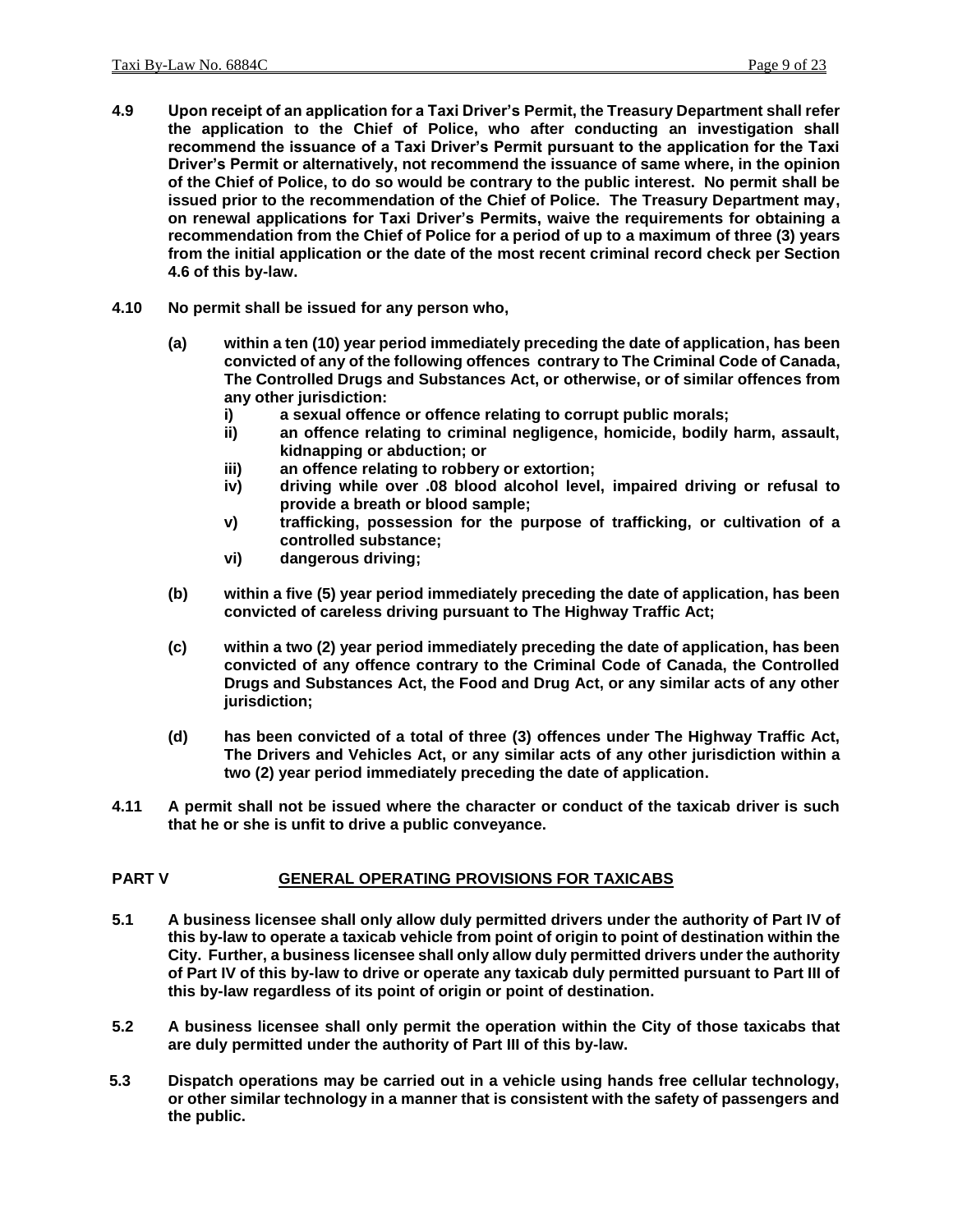- **5.4 When a taxicab is involved in an accident, the business licensee shall report the incident to the Treasury Department within seventy-two (72) hours of the occurrence. At the request of the Treasury Department, the taxicab vehicle shall be made available for inspection of damage caused by such accident. Copies of all accident reports relating to damage to taxicabs shall be provided to the Treasury Department by the Brandon Police Service.**
- **5.5 Notwithstanding Clause (b) of Section 3.5 of this by-law, a business licensee shall twice annually at a time prescribed by the Treasury Department submit to the Treasury Department a Certificate of Inspection for every vehicle affiliated with the business. Failure to produce such a report by the aforementioned date may result in the Treasury Department ordering such taxicab out of service until a Certificate of Inspection, as approved in accordance with Section 5.8, is received by the Treasury Department.**
- **5.6 When the Treasury Department is of the opinion that a taxicab is not in a safe mechanical condition, it may order the business licensee to cause the vehicle to be produced for inspection, and if not satisfied the vehicle is in a safe mechanical condition, shall order the said vehicle out of service until such time as the licensee provides a Certificate of Inspection. The Certificate of Inspection shall be dated subsequent to the Treasury Department inspection and shall be completed in the prescribed form supplied by the Province of Manitoba Driver and Vehicle Licensing Office in accordance with the guidelines and regulations of the Province of Manitoba by an independent mechanic who is at arm's length from the business licensee and from the vehicle registrant that shows the vehicle is safe and fit to continue operating as a taxicab.**
- **5.7 Notwithstanding Section 5.6 of this Part, the Treasury Department may, where it is obvious that a taxicab is not in a safe or fit condition, order such vehicle from service immediately without a mechanical inspection and such vehicle shall remain out of service until such mechanical defects are repaired and an approved Certificate of Inspection has been delivered to the Treasury Department. The Certificate of Inspection shall be dated subsequent to the date of suspension and shall be completed in the prescribed form supplied by the Province of Manitoba Driver and Vehicle Licensing Office in accordance with the guidelines and regulations of the Province of Manitoba by an independent mechanic who is at arm's length from the business licensee and from the vehicle registrant that shows the vehicle is safe and fit to continue operating as a taxicab.**
- **5.8 A Certificate of Inspection required under the provisions of this by-law shall be completed, in the prescribed form supplied by the Province of Manitoba Driver and Vehicle Licensing Office, in accordance with the guidelines and regulations of the Province of Manitoba, by an independent mechanic who is at arms-length from the business licensee for the vehicle and the vehicle registrant. Such report must have been prepared and completed within fifteen (15) days of presentation to The Treasury Department.**
- **5.9 (a) Should a Certificate of Inspection indicate that a motor vehicle licensed as a taxicab, or intended to be licensed as a taxicab, is not safe, fit or suitable for such use, the business licensee in whose business the taxicab is or will be operated shall not use it in such business unless and until all deficiencies have been corrected and repaired and until a Certificate of Inspection certifying that the required repairs or alterations have been carried out has been delivered to The Treasury Department.**
	- **(b) The Treasury Department may from time to time require any licensed taxicab to submit to a mechanical inspection. The cost of such inspection will be assumed by the City of Brandon if no irregularities are found and by the Business Licensee if the vehicle fails the mechanical inspection.**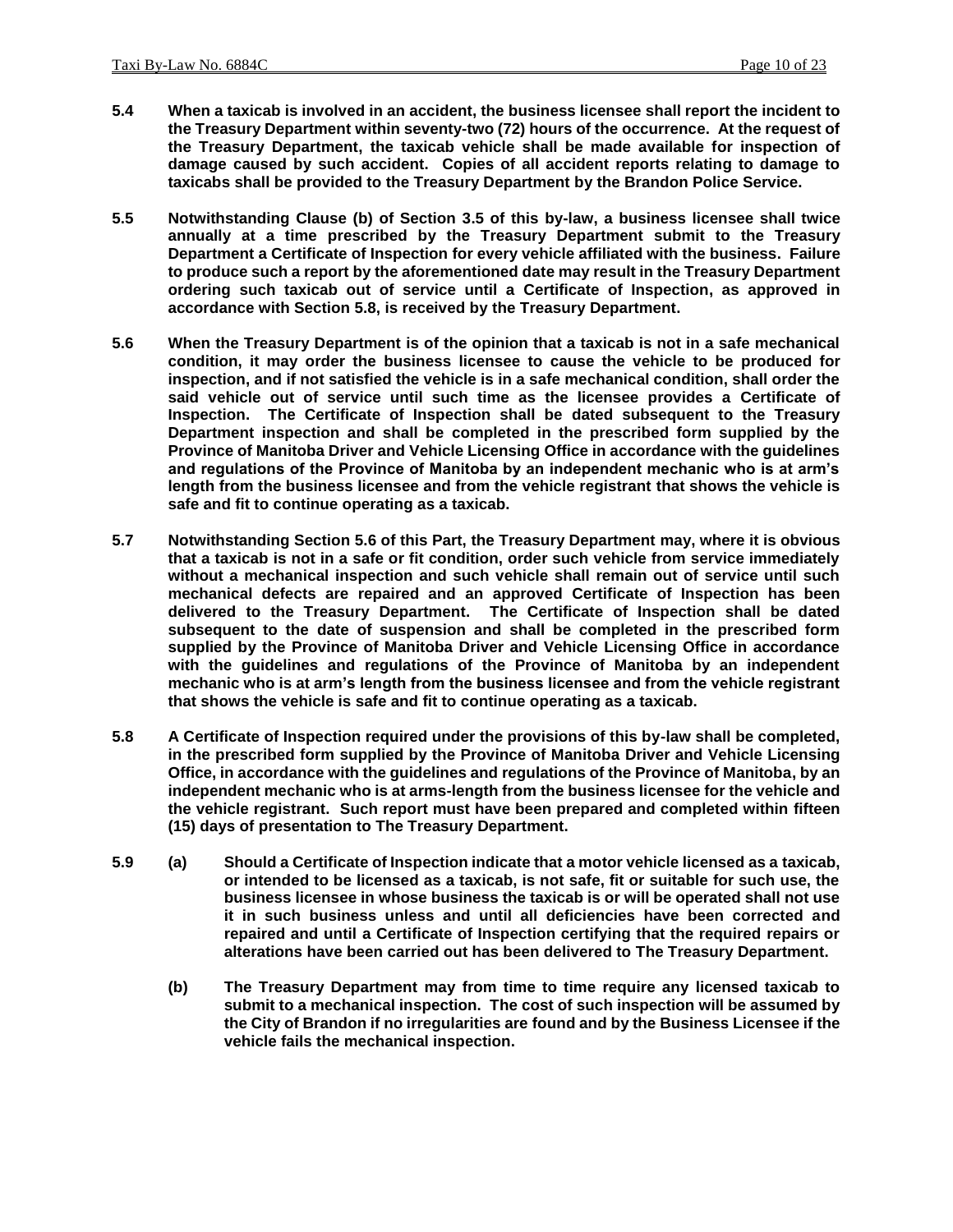- **5.10 Every taxicab driver shall at all times when in charge of a taxicab:**
	- **(a) prominently display in such vehicle his or her Taxi Driver's Permit issued by the City in a holder supplied by the business licensee, and such holder shall be placed in a position whereby the Taxi Driver's Permit is clearly visible to passengers in all seats of the licensed vehicle;**
	- **(b) whenever carrying a passenger or passengers in the vehicle, have the taxi meter in "time and distance" operation or the ride is FREE unless the vehicle is licensed as a charter vehicle;**
	- **(c) not demand payment of any fee not specifically authorized by the tariff of fees established by Part VIII of this by-law;**
	- **(d) not allow alcoholic beverages to be transported in the taxicab that is under hire unless the property of the passenger, and the alcohol is stored in accordance with The Highway Traffic Act;**
	- **(e) not operate a taxicab with a blood/alcohol level in excess of 0.00;**
	- **(f) not operate a taxicab under the influence of drugs or like substances;**
	- **(g) determine the number of passengers to be transported safely and comfortably in the vehicle but shall not permit at any time a greater number of passengers than there are available functioning seatbelts in the vehicle, with the exception of buses designed to carry twenty-five (25) or more people;**
	- **(h) not carry any gasoline, explosives or noxious substances within the passenger compartment of the said vehicle;**
- **5.11 Business offices, taxi dispatch centres and garages where taxicabs are kept, hired, stored or repaired and related accounts, records or documents which are required to be kept, are subject to inspection by the Treasury Department or any Peace Officer.**
- **5.12 Every business licensee or taxicab driver shall, upon being requested by a Peace Officer, give the full information concerning the address to or from which any passenger has been driven.**
- **5.13 Only motor vehicles licensed as taxicabs by the City shall be equipped with a taxi meter or any other related taxicab equipment.**
- **5.14 Scanners for monitoring other communication devices shall be prohibited from being operated in taxicabs licensed by the City of Brandon with the exception of two-way radios for communications between a taxi dispatch office and its associated motor vehicles.**
- **5.15 Hand-held cellular telephones shall be prohibited from being operated by taxicab drivers while operating a taxicab.**

#### **PART VI REGULATIONS FOR TAXI METERS**

- **6.1 For the purpose of this Part, the term "taxicab" shall exclude vehicles licensed as charter vehicles.**
- **6.2 Every taxicab, before being licensed, and during the time it is so licensed, shall be equipped with a taxi meter so adjusted as to calculate and register fares based on time and distance at a single tariff only as established in Section 8.1 of this by-law.**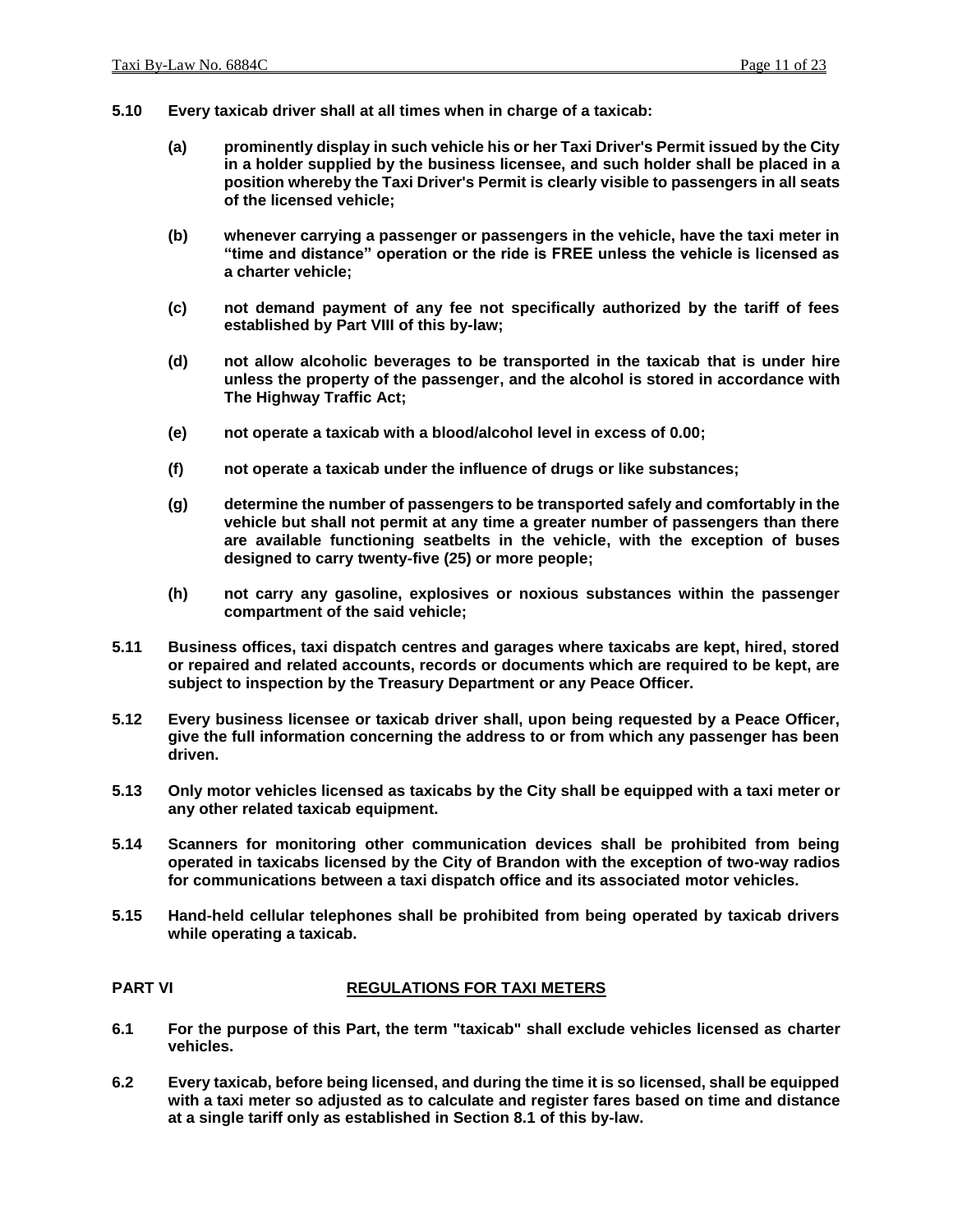- **6.3 Every taxi meter shall be installed in such a position in the taxicab so as to be in plain view of the passengers in order for them to see the tariff or fare to be paid and whether or not the meter is registering.**
- **6.4 Every taxi meter shall be clearly and continuously illuminated while it is in operation.**
- **6.5 A taxi meter shall be inspected, tested for accuracy and registration, and sealed by the Treasury Department before being used in a taxicab.**
- **6.6 While every taxi meter should be accurate, the tolerances on taxi meters shall not exceed the following:**
	- **(a) Road Tests: With respect to distance computed or actually travelled, a tolerance of Two percent (2%) short of a kilometre and a tolerance of Three percent (3%) over a kilometre;**
	- **(b) On Time Tests (On Individual Time Intervals): A tolerance of Five percent (5%) in deficiency and a tolerance of Ten percent (10%) in excess.**
- **6.7 Notwithstanding Section 6.5 of this by-law, a taxi meter is subject to inspection and testing by the Treasury Department at any time, and any taxicab equipped with an inaccurate or faulty meter may be ordered out of service. The taxicab may be returned to service when it has been equipped with a taxi meter that has been re-inspected, re-tested and re-sealed by the Treasury Department.**
- **6.8 No business licensee or driver of a taxicab shall use a taxi meter unless the seal placed thereon is unbroken and intact. When it is necessary for such licensee or driver to break the seal which has been affixed to the taxi meter, the Treasury Department shall be notified immediately in order that the said meter may be tested and re-sealed. If the seal is broken at a time when City Hall is not open, the business licensee shall cause the taxicab to be presented to the Treasury Department for meter testing and re-sealing on the next day that City Hall is open for business.**
- **6.9 Business licensees will be held responsible for the accuracy of taxi meters installed in their affiliated taxicabs and it shall be an offence for a taxicab to be operated when the said meter fails to comply with the provisions of this by-law.**

#### **PART VII SPECIAL PROVISIONS FOR CHARTER VEHICLES**

- **7.1 An applicant for a Charter Vehicle Business License who has already acquired a Taxicab Business License shall not be required to obtain a new separate Charter Vehicle Business License.**
- **7.2 Vehicles licensed as charter vehicles are prohibited from parking at taxi stands or in taxi loading zones.**
- **7.3 Vehicles licensed as charter vehicles are required to pre-arrange the pickup of all passengers a minimum of two hours in advance and are prohibited from the unsolicited pickup of passengers.**
- **7.4 Vehicles licensed as a chartered vehicle shall not have a roof light or meter as referred to in Part III, subsection 3.5(c) attached to the vehicle.**
- **7.5 Vehicles licensed as a charter vehicle shall only operate under written contracts with passengers.**
- **7.6 Vehicles licensed as a charter vehicle must only use common points of pickup and destination for all passengers.**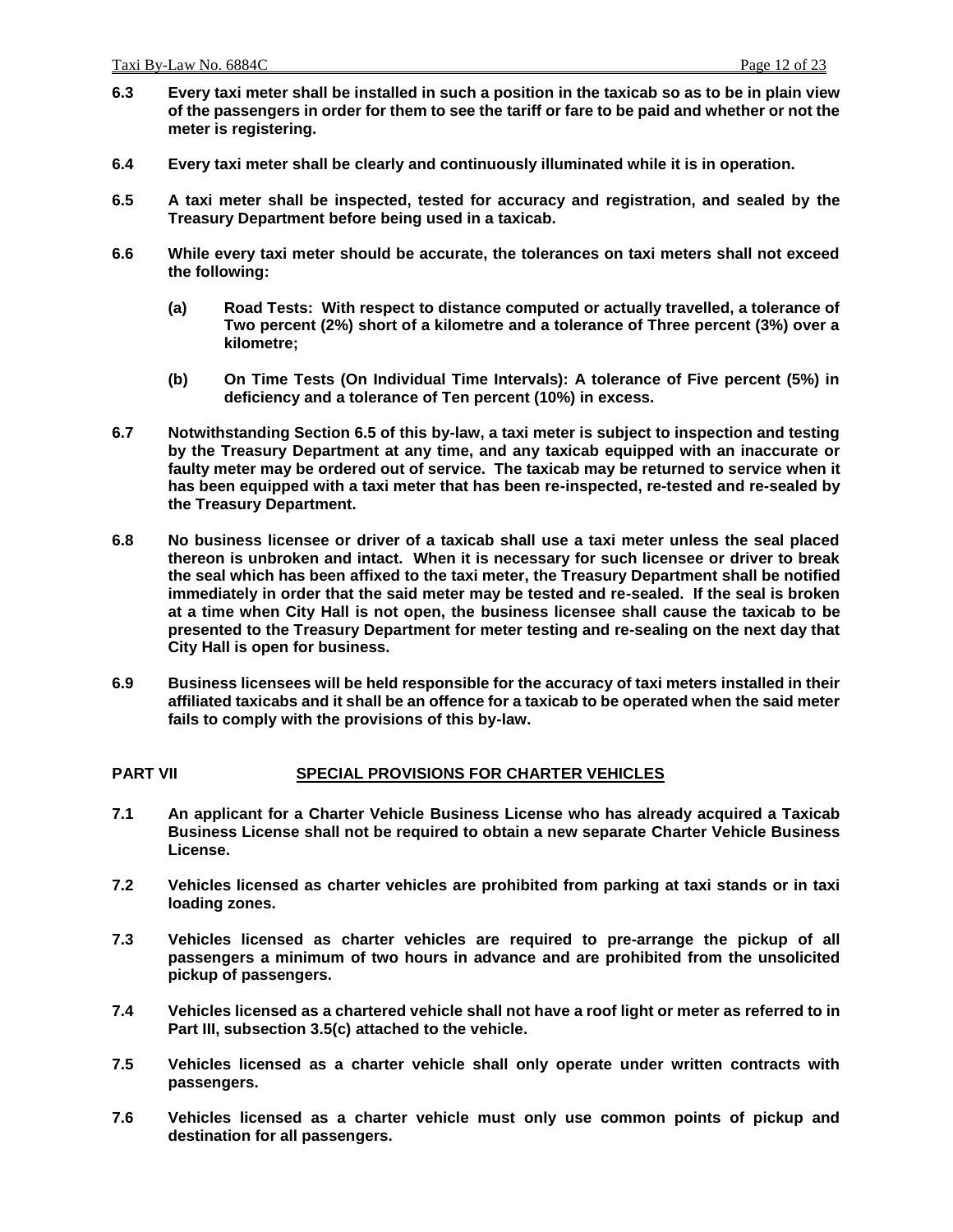#### **PART VIII FARE REGULATIONS**

- **8.1 The tariff of fares, inclusive of GST, which business licensees shall permit their affiliated drivers to charge or collect from passengers carried in a metered taxicab shall be, according to a published tariff as established from time to time by the Council of the City of Brandon.**
- **8.2 A business licensee shall ensure that there are posted in every taxicab two (2) Tariff of Fares cards showing the tariff of fares authorized under this by-law.**
- **8.3 Charges may commence from the notification to the customer of the arrival of a taxicab at the place of call and shall cease when the vehicle has been discharged after payment, and shall apply to all trips commencing and terminating within the City.**
- **8.4 Where a passenger requests a receipt or there is a dispute over the amount of the fare, a driver of a metered taxicab shall provide forthwith the passenger with a receipt that sets out**
	- **(a) the amount of the fare and that it includes applicable taxes;**
	- **(b) the place of pick up and discharge of the passenger;**
	- **(c) the date of the trip;**
	- **(d) the driver's signature;**
	- **(e) the driver's permit number.**

#### **PART IX POWERS OF PEACE OFFICERS AND THE TREASURY DEPARTMENT**

- **9.1 Peace Officers and the Treasury Department are hereby authorized and directed to administer and enforce all requirements of this by-law and empowered to refuse to issue or renew, to suspend, or cancel:**
	- **i) a Business License Certificate;**
	- **ii) a Taxicab Permit; or**
	- **iii) a Taxi Driver's Permit**

**if in the opinion of the Peace Officer or the Treasury Department, the requirements of this by-law have not been complied with.**

- **9.2 The Treasury Department is hereby further empowered to suspend or cancel a driver's permit issued pursuant to the requirements of this by-law where, in the opinion of the Treasury Department:**
	- **(a) the taxicab driver acquires a driving record which makes him or her unfit to drive a public conveyance;**
	- **(b) the taxicab driver has operated the taxicab under his control in a manner which makes him or her unfit to drive a public conveyance;**
	- **(c) the character, conduct or state of health of the taxicab driver is such that he or she is unfit to drive a public conveyance; or**
	- **(d) the taxicab driver does not comply with the requirements of this by-law.**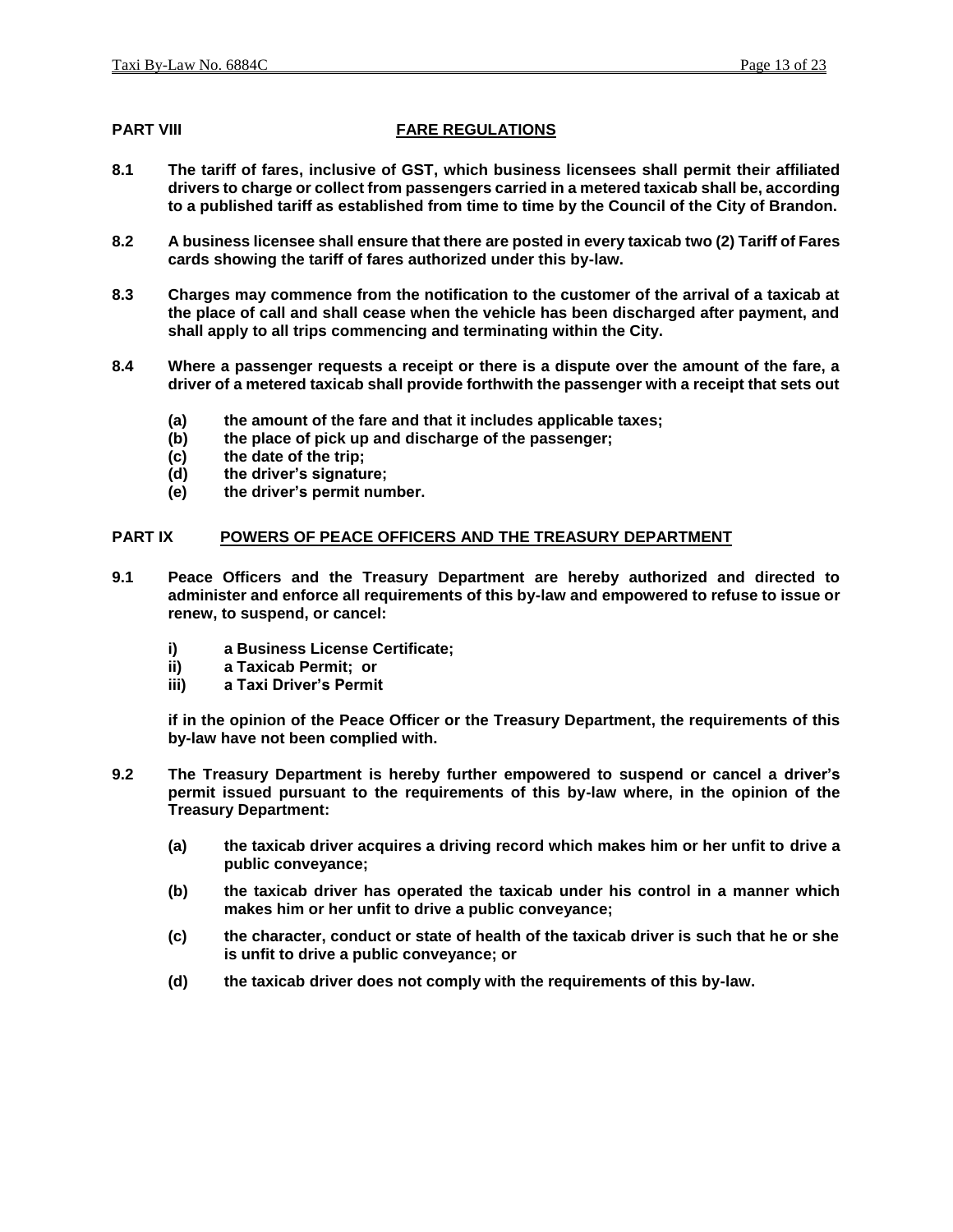- **9.3 The Treasury Department shall provide the business licensee and in the case of a Business License Certificate, all vehicle registrants affiliated therewith, a written notice of its decision pursuant to Sections 9.1 or 9.2 and such notice shall include the following statement:**
	- **(a) the reason for actions as per Sections 9.1 and/or 9.2; and**
	- **(b) the duration of any resulting suspension.**
- **9.4 Notwithstanding anything in this by-law, and before or in the course of a hearing into a matter, the Treasury Department may, by order, suspend the holder's license or permit, if in the opinion of the Treasury Department, the suspension is necessary for the immediate protection of the public.**

### **PART X RIGHT OF APPEAL**

- **10.1 Any person aggrieved by any decision or action of the Treasury Department or Brandon Police Service to refuse to issue or renew, to suspend or cancel a Business License Certificate under Section 2.6 (e), or a Taxi Driver's Permit under Section 4.9 or 4.11 may appeal to the Taxi Appeal Committee by filing with the City Clerk a written notice of appeal within fourteen (14) days of the occurrence being appealed.**
- **10.2 The City Clerk, upon receipt of an appeal or notice of objection against any order or notice issued pursuant to the provisions of this by-law, shall set a time and place for a hearing by the Committee, provided that in no case shall a hearing be held later than twenty-one (21) days following the filing of the appeal or notice of objection.**
- **10.3 The City Clerk shall cause not less than five (5) days notice of the hearing to be served, by certified mail, registered mail, or personal service sworn to by affidavit, on the appellant at his address as shown on the notice of appeal form on Schedule "C", and such notice shall inform the appellant that he, and/or his agent, may appear at the hearing and make such representation as he so desires and that, in the event he or his agent does not appear at the said hearing, a decision may be made by the Committee in his absence.**
- **10.4 Decision of the Treasury Department or of a Peace Officer will be in effect pending outcome of appeal at which time a permanent decision of Appeal Committee will take effect.**

#### **PART XI TAXI APPEAL COMMITTEE**

- **11.1 There is hereby established a Taxi Appeal Committee.**
- **11.2 The Committee shall be comprised of three Councillors, and two additional Councillors who shall act as alternate members for the purpose of hearing any appeal, when necessary, in the absence of any member.**
- **11.3 The membership, including the alternate members, shall be appointed annually by resolution of Council for a term of one year with members being eligible for reappointment upon the expiration of their term of office.**
- **11.4 Council shall appoint a Chairman and Acting Chairman at the time of making its appointments. In the event neither the Chairman nor Acting Chairman are in attendance at a hearing, the membership in attendance shall appoint an Acting Chairman for the purpose of that hearing.**
- **11.5 Two members shall constitute a quorum of the Committee.**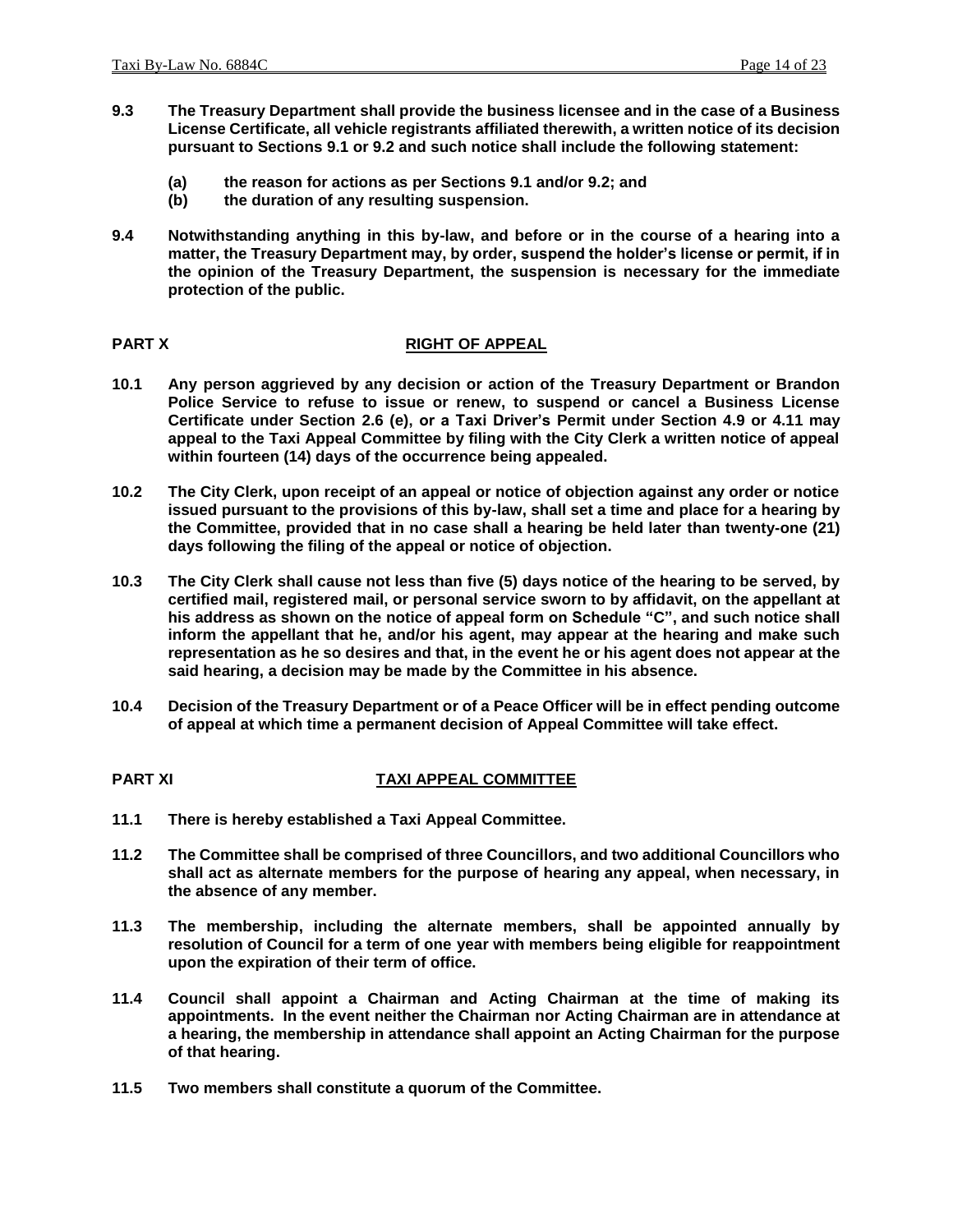- **11.6 On the day and at the time set out in the notice of the City Clerk, the Committee shall conduct the hearing and receive representations from the Administration and the appellant or any person appearing on his behalf. The hearing may be adjourned from time to time and may be resumed at such time and place as the Committee may decide.**
- **11.7 In the event there is no quorum present to conduct a set hearing, the City Clerk shall adjourn the hearing until the first available date, as established by the City Clerk, when a quorum will be available. Notice of the continued hearing date must be given in accordance with Section 10.3. However, the requirement for five (5) days notice may be waived if such time is not available, providing notice is by personal service sworn to by affidavit.**
- **11.8 Upon hearing an appeal, the Committee may:**
	- **(a) rescind the decision of Administration;**
	- **(b) confirm the decision of Administration;**
	- **(c) make such other order as in the circumstances of each case it deems just.**
- **11.9 The order of the Committee, upon being communicated to the appellant, stands in place of, or confirms the decision against which appeal is made.**
- **11.10 Any failure to comply with an order of the Committee is an offence and is subject to the penalty provisions and such further action as set out in this by-law.**
- **11.11 The City Clerk, as soon as practicable following the conclusion of the hearing, shall provide written notice to the appellant and the Administration as to the order of the Committee.**

#### **PART XII PENALTY SECTION**

**12.1 Any person who violates, contravenes, disobeys, refuses, omits, neglects or fails to observe, obey or comply with any provisions of this by-law is guilty of an offence and is liable upon summary conviction to a fine not exceeding One Thousand Dollars (\$1,000.00) for each offence or at the discretion of The Treasury Department, a penalty in accordance with the City's Compliance By-law. Failing to pay the fine within thirty (30) days of conviction, or failing to pay in compliance with a court order, may result in automatic suspension of the applicable license or permit.**

**Where such contravention, refusal, neglect, omission, or failure to obey or observe continues for more than one day, the person is guilty of a separate offence for each day that it continues.**

**12.2 Any person who hinders, or seeks to hinder, or prevents The Treasury Department from exercising its authority and duty under any provision of this by-law is guilty of an offence.**

#### **PART XIII REPEAL SECTION**

- **13.1 By-law No. 6781, as amended, is hereby repealed.**
- **13.2 The repeal of the by-law in the last preceding section mentioned shall not revive any by-law or any provision of any by-law repealed by them, nor shall the said repeal prevent the effect of any saving clause in the said by-laws or the application of any of the said by-laws or any other by-law or provision of law formerly in force to any transaction, matter or thing anterior to the said repeal to which they would otherwise apply.**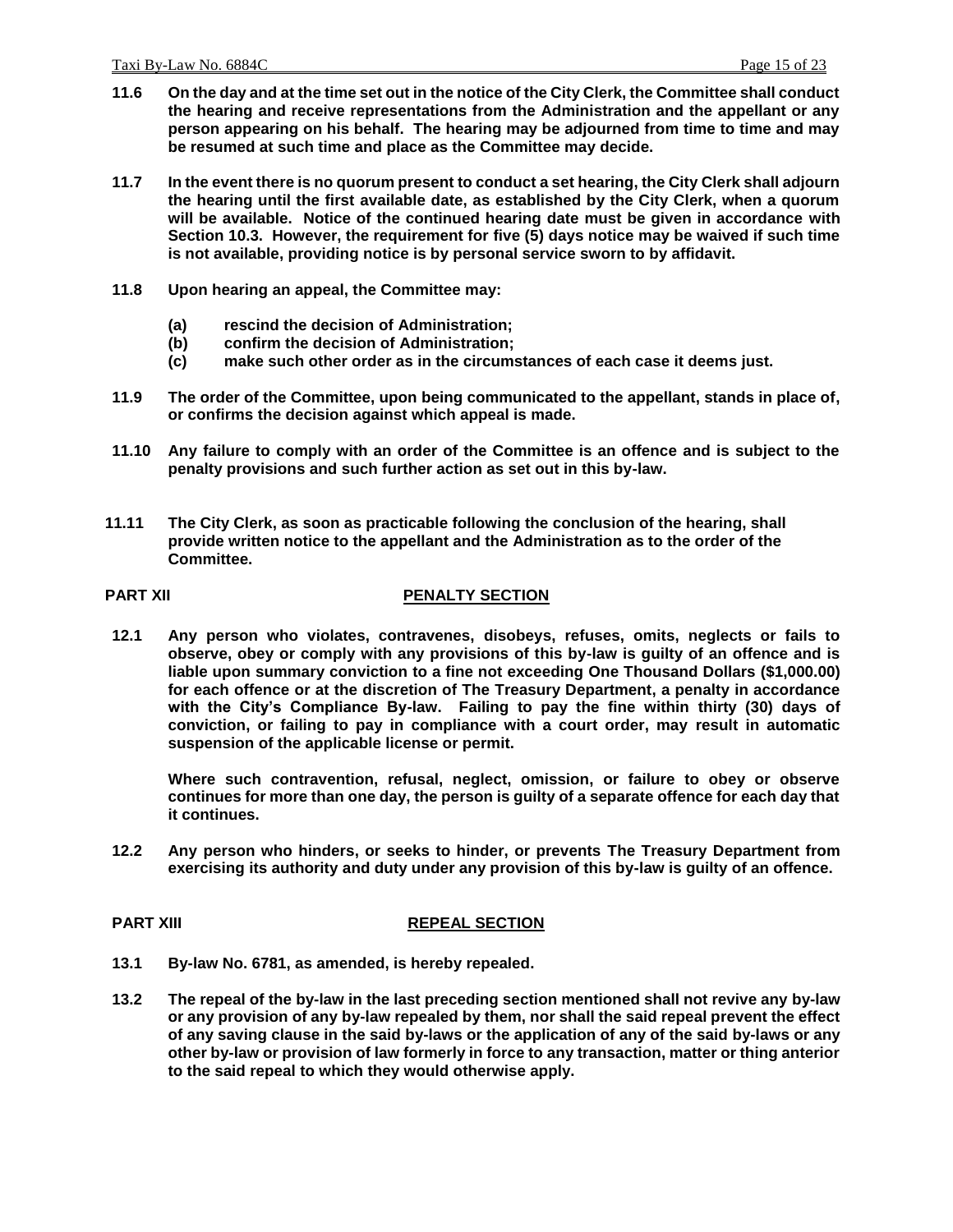- **13.3 The repeal of the said by-law should not affect:**
	- **(a) any penalty, forfeiture or liability incurred before the time of such repeal, or any proceedings for enforcing the same, had, done, completed or pending at the time of such repeal;**
	- **(b) any action, suit, judgment, decree, certificate, execution, process, order, rule or any proceeding, matter or thing whatever, respecting the same had, done, made, entered, granted, completed, pending, existing or in force at the time of such repeal;**
	- **(c) any act, deed, right, title, interest, grant, assurance, registry, rule, regulation, contract, lien, charge, matter, or thing had, done, made, acquired, established or existing at the time of such repeal;**
	- **(d) any office, appointment, commission, salary, allowance, security, duty, or any matter or thing appertaining thereto at the time of such repeal;**
	- **(e) any bond, note, debenture, debt, or other obligation made, executed, or entered into by the Corporation at the time of such repeal;**
	- **(f) or defeat, disturb, invalidate, or prejudicially affect any other matter or thing whatsoever had, done, completed, existing or pending at the time of such repeal.**

**DONE AND PASSED by the Council of the City of Brandon in regular session assembled this 3 rd day of November A.D. 2008.**

| "D.K. Burgess"                                               |              |              |                      |      |      | "C. R. Arvisais"  |
|--------------------------------------------------------------|--------------|--------------|----------------------|------|------|-------------------|
|                                                              | <b>MAYOR</b> |              |                      |      |      | <b>CITY CLERK</b> |
|                                                              |              |              |                      |      |      |                   |
| Read a first time this 7th                                   |              | day of April |                      | A.D. | 2008 |                   |
| Read a second time this 3 <sup>rd</sup> day of November A.D. |              |              |                      |      | 2008 |                   |
| Read a third time this 3rd                                   |              |              | day of November A.D. |      | 2008 |                   |
|                                                              |              |              |                      |      |      |                   |

**I, Heather Coreen Ewasiuk, Clerk of the City of Brandon, DO HEREBY CERTIFY the above to be a true and correct copy of By-law No. 6884, as amended by By-law No. 7326.**

**Original Signed By**

 *H. Ewasiuk* 

**H. Ewasiuk, City Clerk**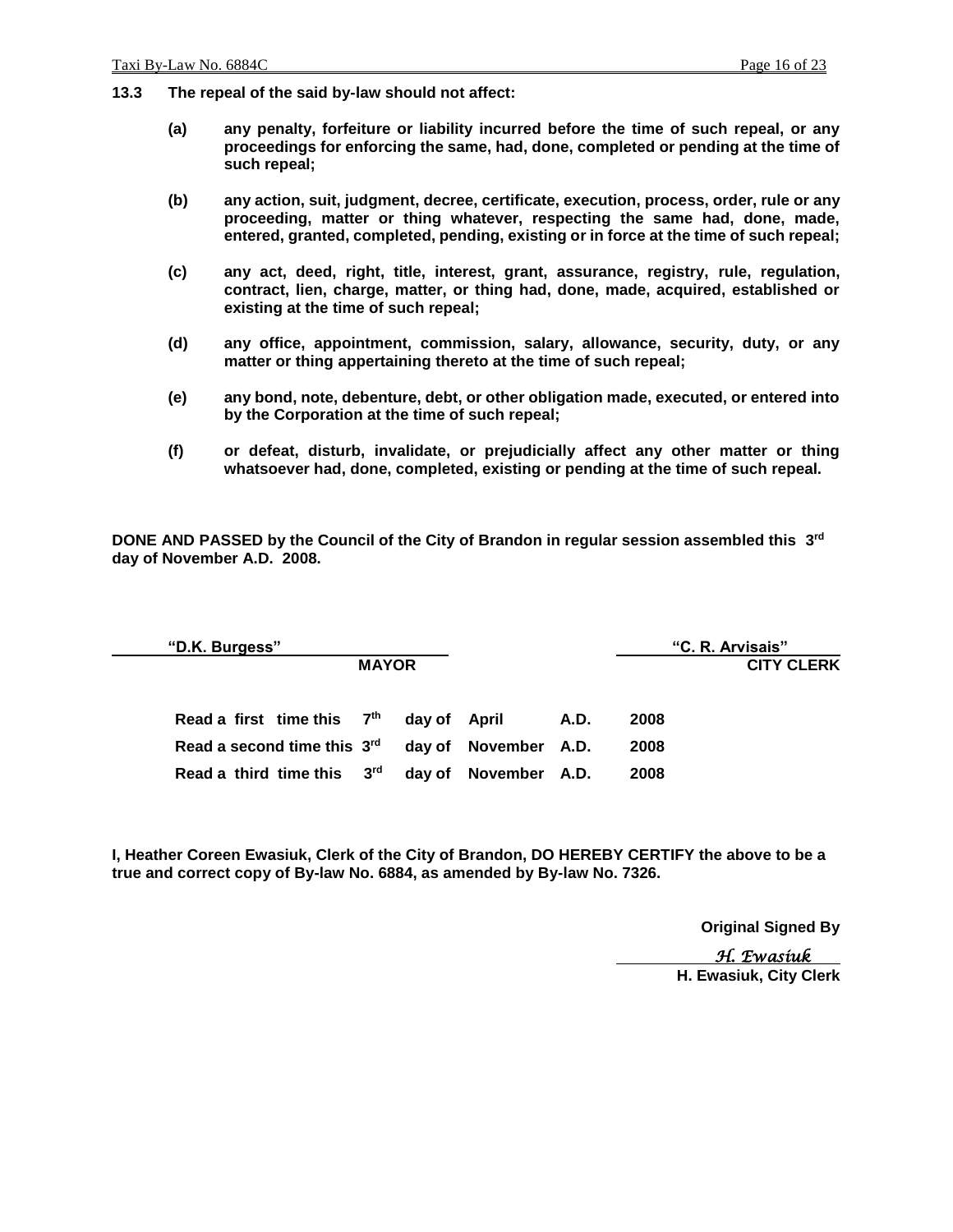#### **SCHEDULE "A"**

**to City of Brandon Taxi By-law No. 6884**

#### **"IMPORTANT PUBLIC NOTICE"**

- **1. If the taxi meter is not on, the ride is FREE.**
- **2. The Taxicab Driver's Permit and rates must be posted in the interior of the taxicab.**
- **3. Driver has right to deny access to front passenger seat.**
- **4. Passenger seat belt use is compulsory in Manitoba.**
- **5. Consumption of alcohol in this vehicle is prohibited.**
- **6. Driver may ask for fare in advance.**
- **7. If you have a complaint or compliment to make, call the City of Brandon Treasury Department at 729-2230.**

**Please note the number on the side or rear of this taxicab and/or the number on the Taxicab Driver's Permit posted in this vehicle. Business licensees and drivers are required to comply with Items 1 and 2 of this Public Notice.**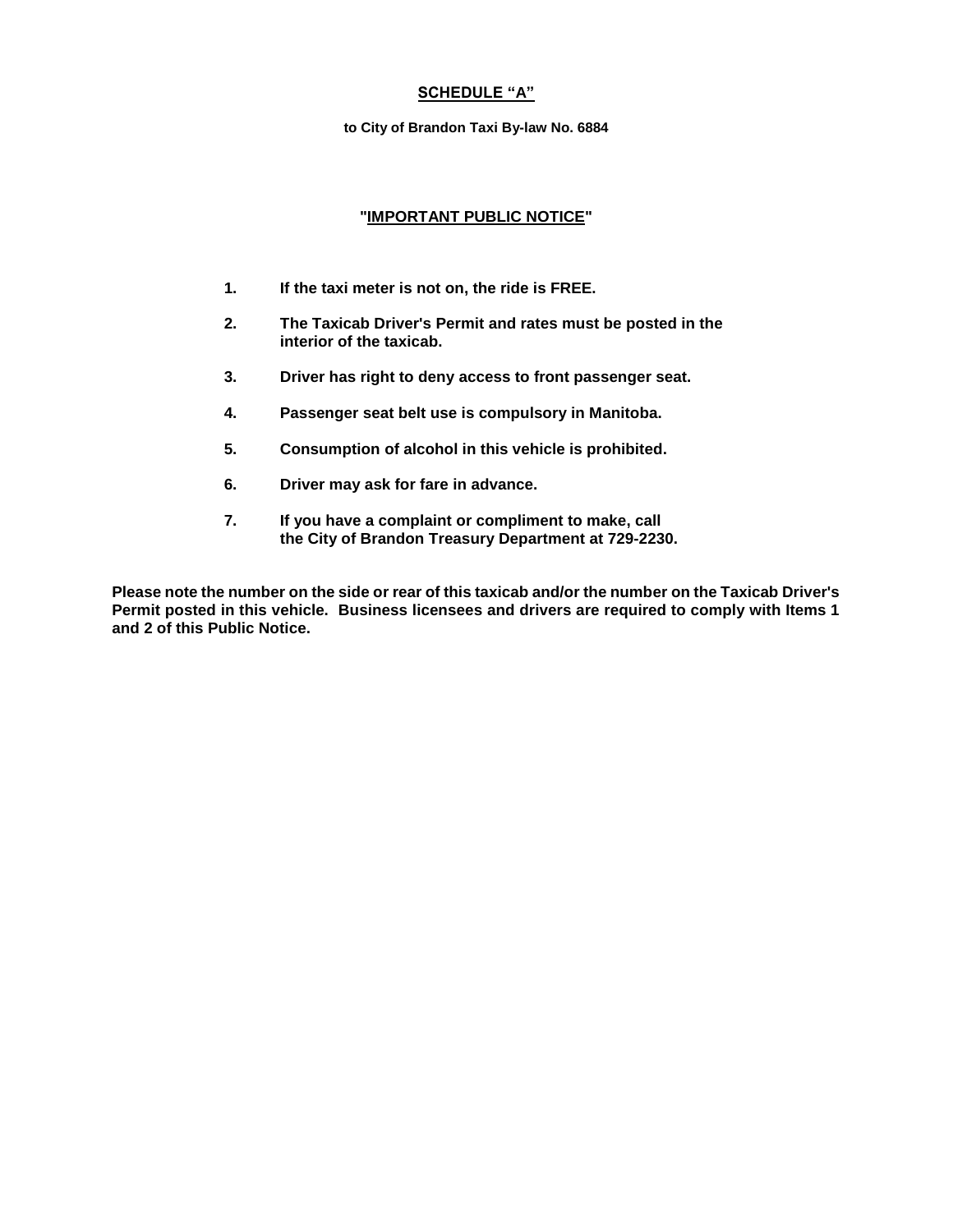

SCHEDULE "B"

| w<br>٠. |
|---------|
|---------|

### **\*\*\*\* driver - please print all necessary information \*\*\*\***

*\_\_\_\_\_\_\_\_\_\_\_\_\_\_\_\_\_\_\_\_\_\_\_\_\_\_\_\_\_\_\_\_\_\_\_\_\_\_\_\_\_\_\_\_\_\_\_\_\_\_\_\_\_\_\_\_\_\_\_\_\_\_\_\_\_\_\_\_\_\_\_\_\_\_\_\_\_*

| TRANSFER/RENEWAL ________ ORIGINAL APPLICATION ______ |                                                                                  |                         |
|-------------------------------------------------------|----------------------------------------------------------------------------------|-------------------------|
| For transfer/renewal only:                            |                                                                                  |                         |
|                                                       | Existing Permit No. ______________________ Date of issue: ______________________ |                         |
|                                                       |                                                                                  |                         |
| <b>Surname</b>                                        | <b>First Name</b>                                                                | <b>Middle Name</b>      |
|                                                       |                                                                                  |                         |
|                                                       |                                                                                  |                         |
|                                                       |                                                                                  |                         |
|                                                       |                                                                                  |                         |
|                                                       | Driver's License Classification (minimum class 4): _____________________________ |                         |
| Have you driven a Taxi in the last three years?       | Have you been convicted of any criminal offence during the past ten years?       | Yes ________ No _______ |
|                                                       |                                                                                  | Yes No 1986             |
| Are you legally entitled to work in Canada?           |                                                                                  |                         |
|                                                       | $Yes \_\_$                                                                       |                         |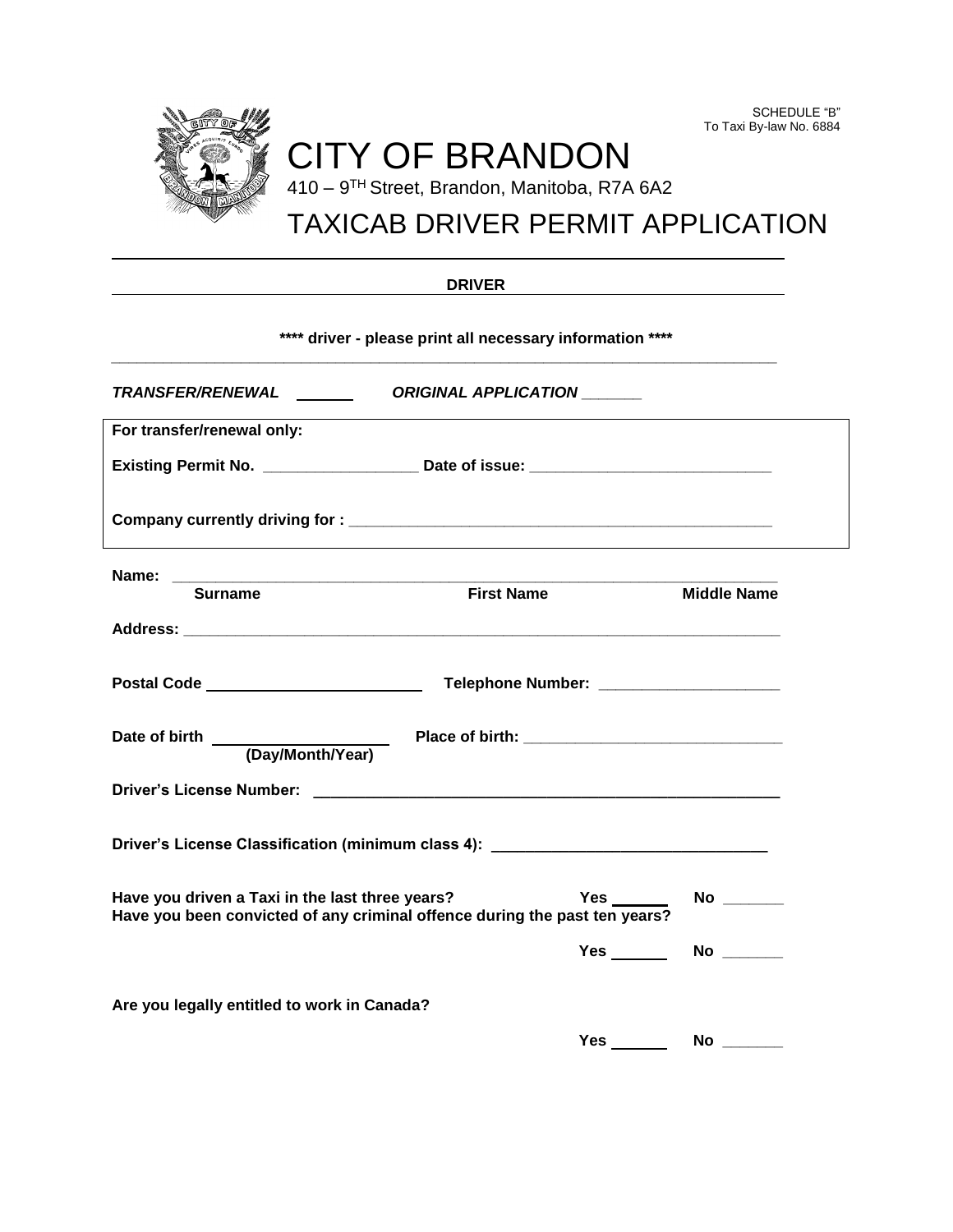**I hereby certify to the best of my knowledge, that I have supplied true, accurate and complete information to all the foregoing questions in this document. I further certify that I have received a copy of the City of Brandon Taxi By-law and understand that it may be amended from time to time. I am in possession of a valid Manitoba Class 4 drivers license.**

**I am submitting, with this application, a current Drivers Abstract as issued by the Driver and Vehicle Licensing Branch of the Province of Manitoba. I am also submitting, with this application, a current Drivers Abstract from any and all other jurisdictions to support a five year driving history in accordance with Section 4.7 of the Taxi By-law.**

**(Circle one) Yes No**

**I hereby authorize the Brandon Police Service to conduct periodic investigations on myself in regard to any convictions under the Criminal Code of Canada, or any criminal code from any other jurisdiction, which may have an impact on the suitability of my being granted a taxi driver permit.** 

**Date** Signature of Driver

### **APPLICANT -- COMPANY OF AFFILIATION/EMPLOYER**

**I am applying to have the above driver as a Taxicab Driver with the company known as:**

 **\_\_\_\_\_\_\_\_\_\_\_\_\_\_\_\_\_\_\_\_\_\_\_\_\_\_\_\_**

**if a taxicab drivers permit is granted.**

 **Applicant**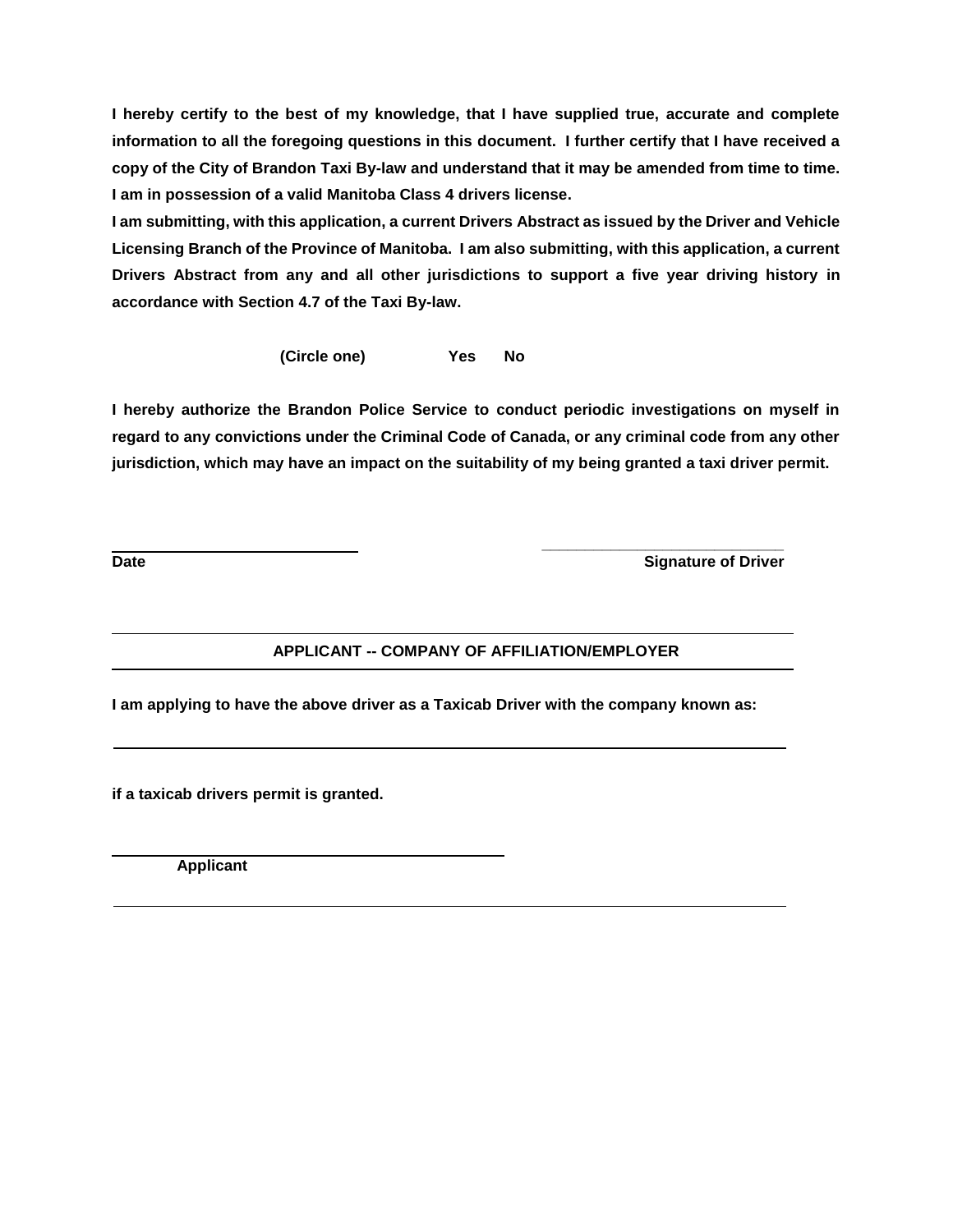|                                                                 |  |                                                                             |  | POLICE SERVICE                                                       |  |  |
|-----------------------------------------------------------------|--|-----------------------------------------------------------------------------|--|----------------------------------------------------------------------|--|--|
| (City of Brandon Police Service - for office use only)          |  |                                                                             |  |                                                                      |  |  |
|                                                                 |  |                                                                             |  | Driver interviewed: Yes ________ No ________ Date __________________ |  |  |
| Driver Recommended ___________ Driver Not recommended _________ |  |                                                                             |  |                                                                      |  |  |
|                                                                 |  |                                                                             |  |                                                                      |  |  |
|                                                                 |  |                                                                             |  |                                                                      |  |  |
|                                                                 |  |                                                                             |  |                                                                      |  |  |
|                                                                 |  |                                                                             |  |                                                                      |  |  |
| <b>Date</b>                                                     |  |                                                                             |  | <b>Brandon Police Service</b>                                        |  |  |
|                                                                 |  | <u> 1989 - Johann Barnett, fransk politiker (</u><br><b>LICENSE SECTION</b> |  |                                                                      |  |  |
|                                                                 |  |                                                                             |  | Not Approved ___________________________                             |  |  |
|                                                                 |  |                                                                             |  |                                                                      |  |  |
| Receipt Number __________________                               |  |                                                                             |  | Driver's Permit No. ________________________                         |  |  |
|                                                                 |  |                                                                             |  |                                                                      |  |  |

*It is protected by the Protection of Privacy provisions of The Freedom of Information and Protection of Privacy Act. If you have any questions about the collection, contact Ian Richards, Clerk's Department, 410 - 9 th Street, Brandon, MB R7A 6A2, (204) 729-2269.*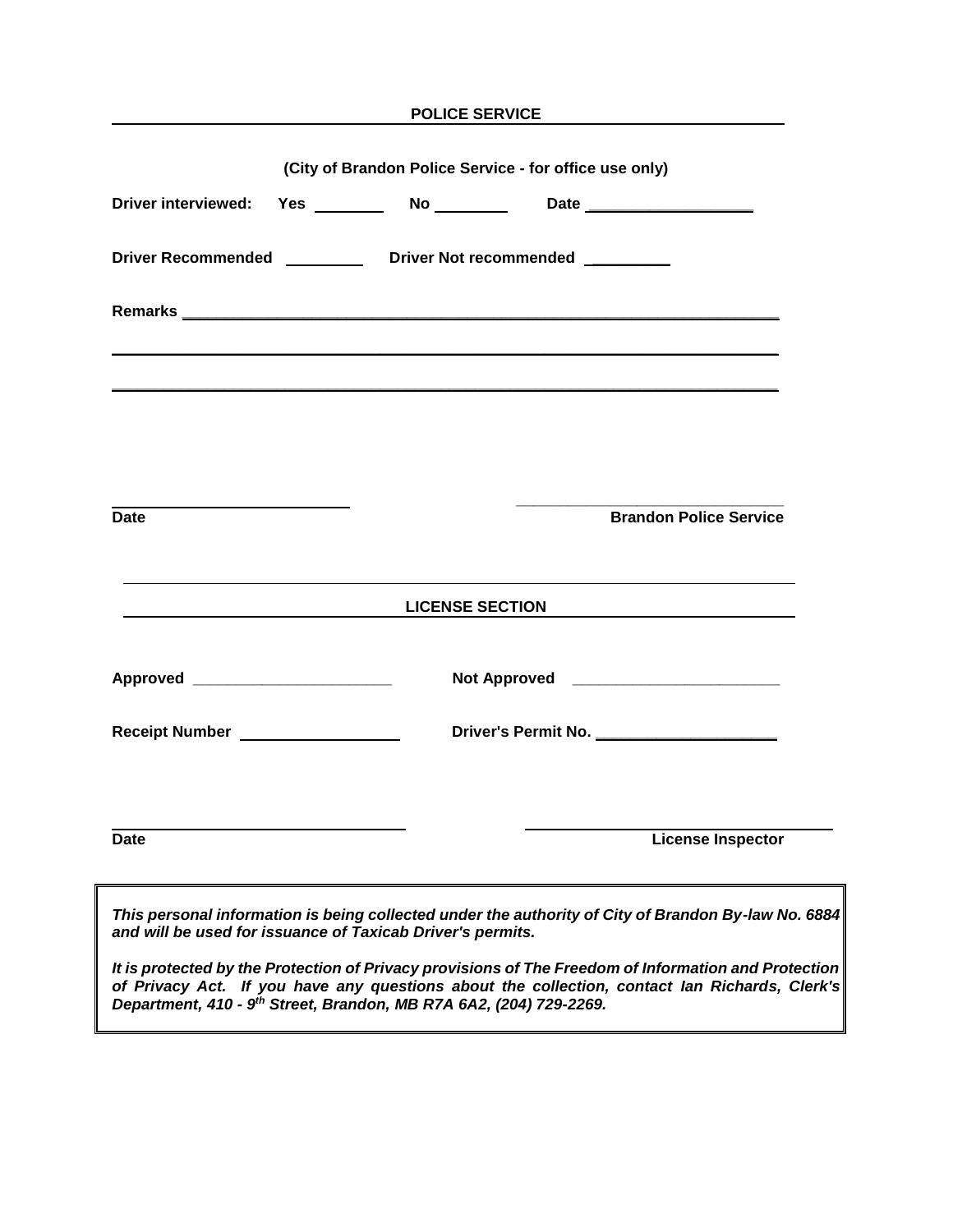#### **SCHEDULE "C"**

#### **to City of Brandon Taxi By-law No. 6884**

#### **IN THE MATTER of the Taxi By-law No. 6884 of The City of Brandon.**

#### **NOTICE OF APPEAL**

**TO: City Clerk Civic Administration Building 410 - 9th Street Brandon, Manitoba R7A 6A2**

**PLEASE TAKE NOTICE that I wish to appeal to the Taxi Appeal Committee the action of the Administration to:**

**refuse to issue or renew/suspend or cancel**

**a Business License Certificate, a Taxicab Permit or a Taxi Driver's Permit**

**on the day of A.D. 20** 

**My reasons for appealing are:**

Dated at Brandon, Manitoba this day of **A.D. 20** .

**\_\_\_\_\_\_\_\_\_\_\_\_\_\_\_\_\_\_\_\_\_\_\_\_\_\_\_\_\_\_\_\_\_\_\_\_\_\_\_\_\_** 

**\_\_\_\_\_\_\_\_\_\_\_\_\_\_\_\_\_\_\_\_\_\_\_\_\_\_\_\_\_\_\_\_\_\_\_\_\_\_\_\_\_** 

**\_\_\_\_\_\_\_\_\_\_\_\_\_\_\_\_\_\_\_\_\_\_\_\_\_\_\_\_\_\_\_\_\_\_\_\_\_\_\_\_\_\_**

**Signature of Appellant**

**Name of Appellant (please print)**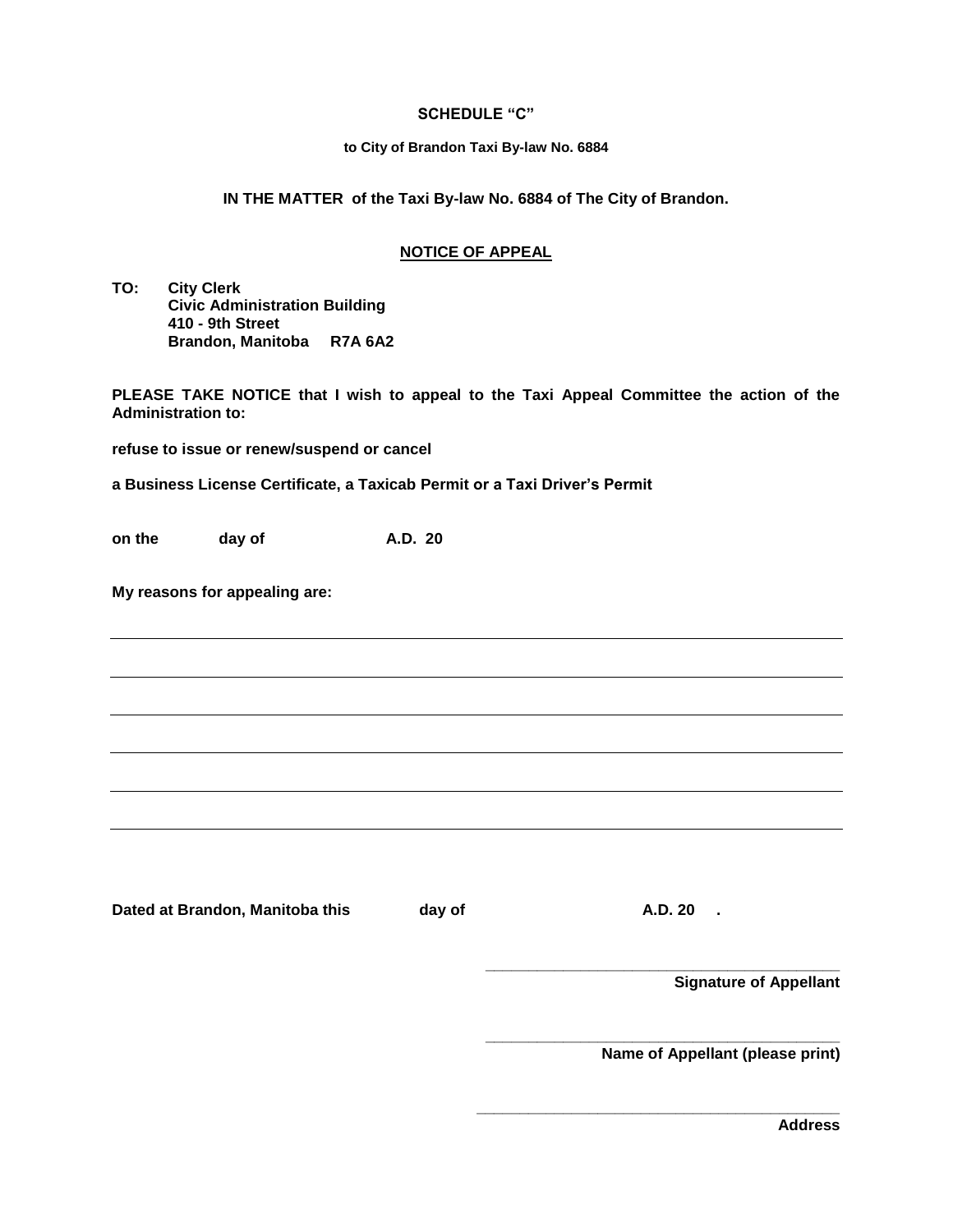

# CITY OF BRANDON

410 – 9 TH Street, Brandon, Manitoba, R7A 6A2

## TAXI BUSINESS LICENSE APPLICATION

|                      | OWNER OF BUSINESS (if different than above): ___________________________________                                                                                                                                          |
|----------------------|---------------------------------------------------------------------------------------------------------------------------------------------------------------------------------------------------------------------------|
|                      | OWNER'S DATE OF BIRTH (DD/MM/YYYY): ________________ OWNER'S S.I.N.: ______________________________                                                                                                                       |
| the City of Brandon. | NOTE: A business license will authorize you to conduct business in the City of Brandon only and Provincial<br>or Federal Licenses may also be required. Separate regulations may apply to the location of business within |
| from time to time.   | I have been provided a copy of the City of Brandon Taxi By-law and acknowledge that it may be amended                                                                                                                     |

\_\_\_\_\_\_\_\_\_\_\_\_\_\_\_\_\_\_\_\_\_\_\_\_\_\_\_\_\_\_\_\_\_\_ \_\_\_\_\_\_\_\_\_\_\_\_\_\_\_\_\_\_\_\_\_\_\_\_\_\_\_\_\_\_\_\_\_\_

Signature of Applicant **Date of Application** 

**FEE DUE:** \_\_\_\_\_\_\_\_\_\_\_\_\_\_\_\_\_\_\_\_ **LICENSE NO./RECEIPT NO.:** \_\_\_\_\_\_\_\_\_\_\_\_\_\_\_\_\_\_\_\_